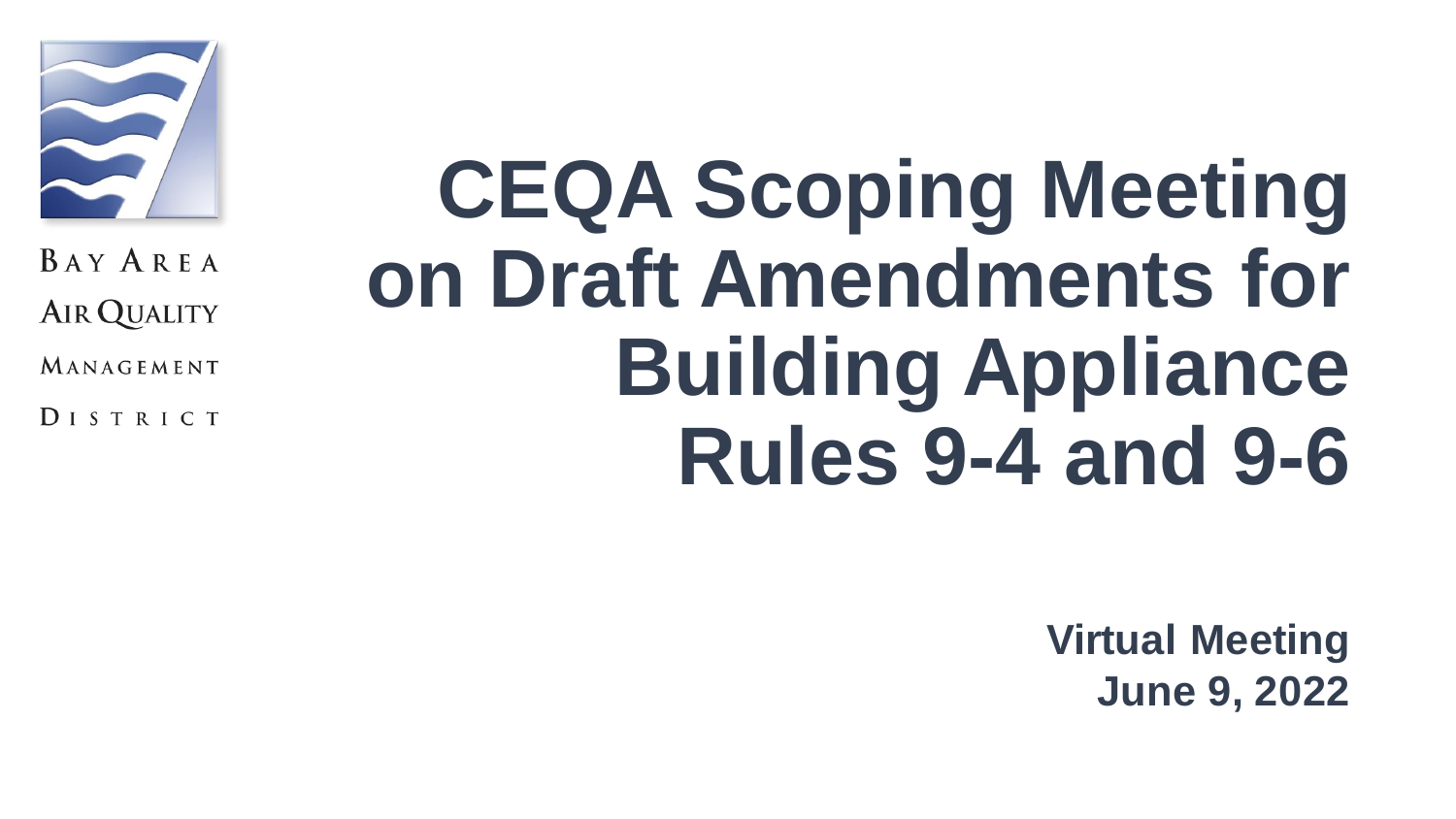### **Note: The Air District will be recording this public workshop**





#### Black menu bar at top or bottom of screen:

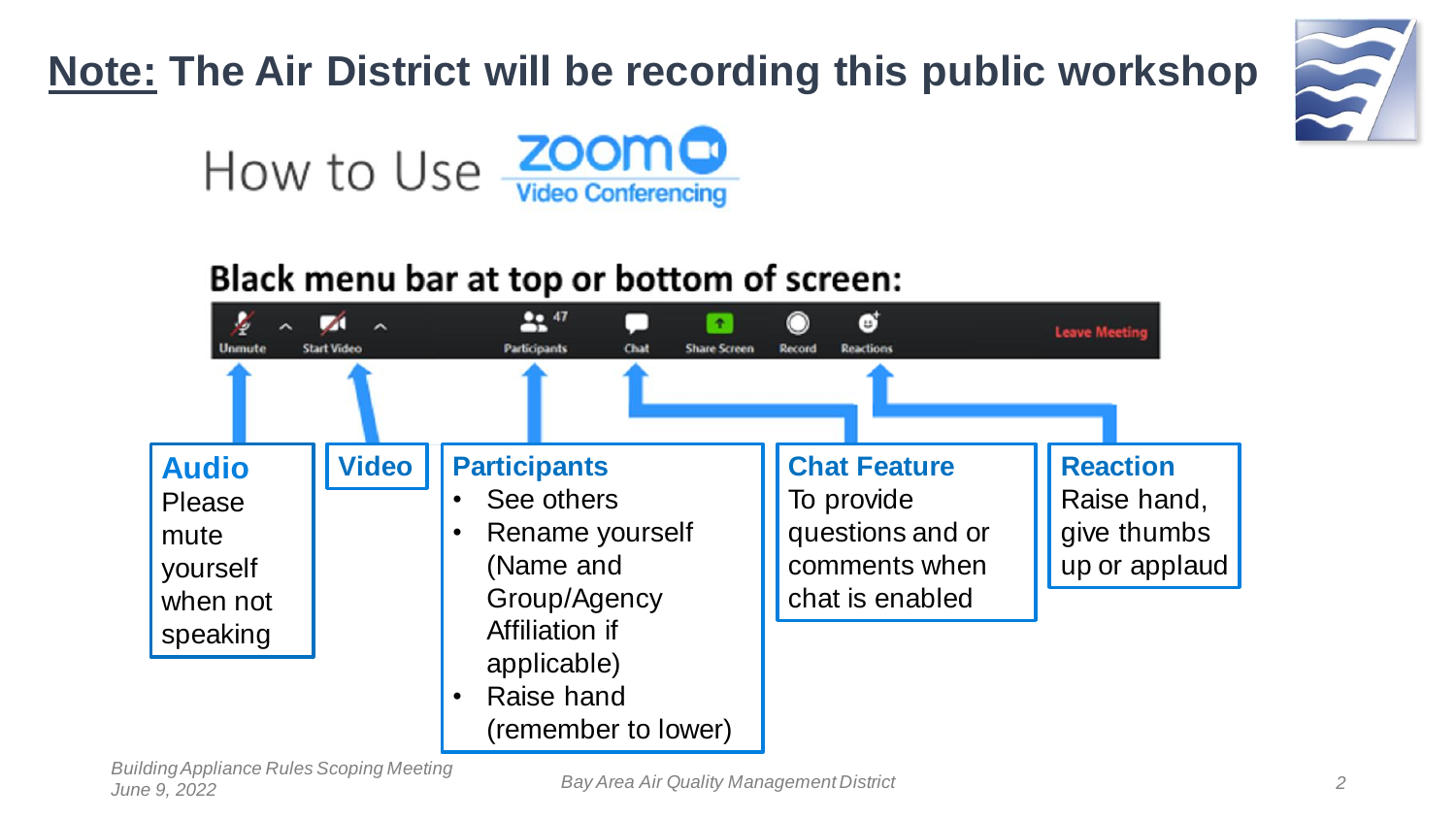# **Technical Assistance**



#### If you need technical assistance, please call or text  $\triangleright$

**415-604-1405** OR chat **Support**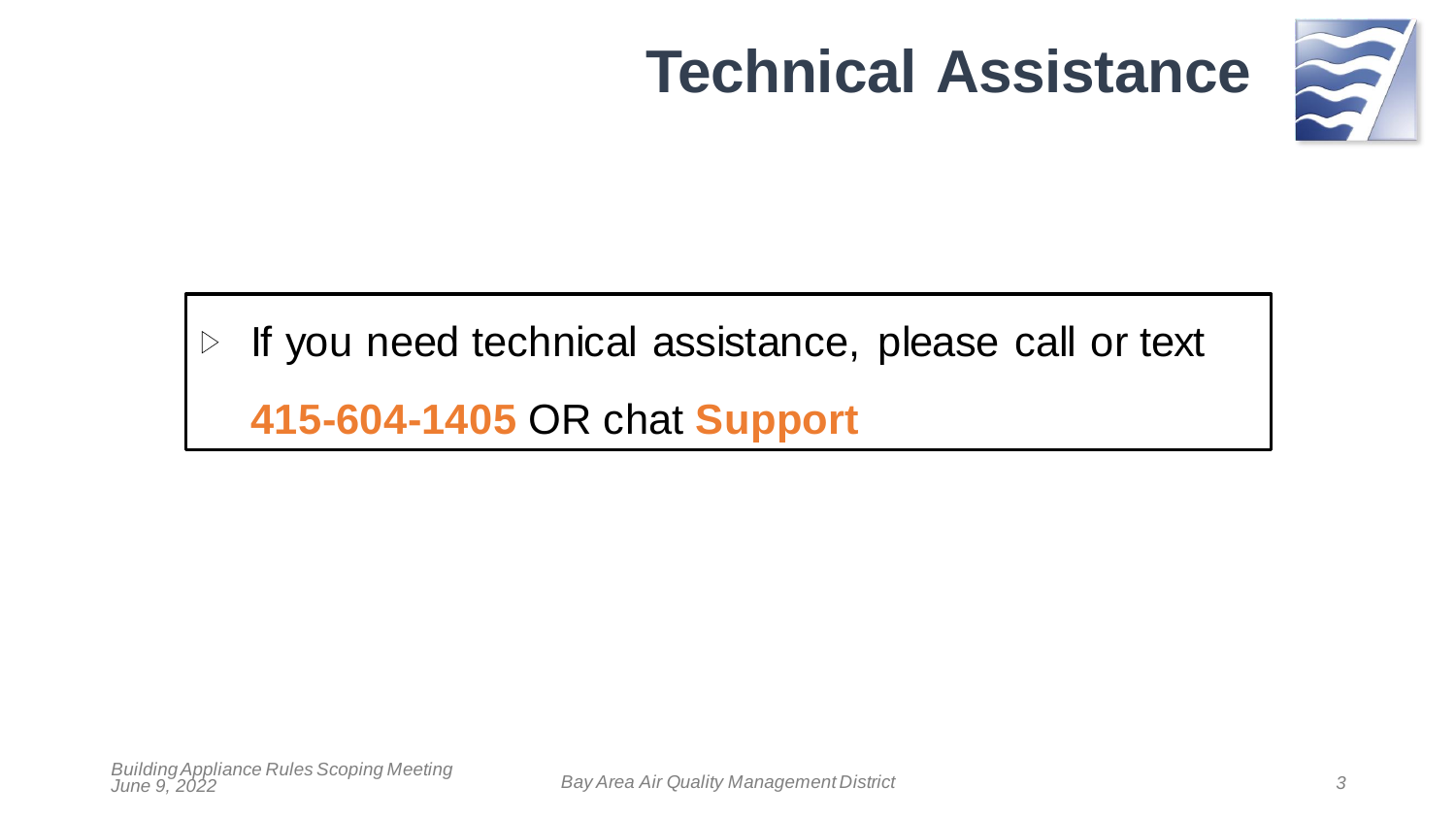# **Virtual Participation Principles**



- **One** person speaks at a time.
- Be **respectful** of one another's opinions.
- Please **mute** yourself when you're not speaking.
- **Share video if you like** so we can stay visually connected.
- Technology happens please be **flexible and patient**.
- Remember this is just one meeting in a longer **process**.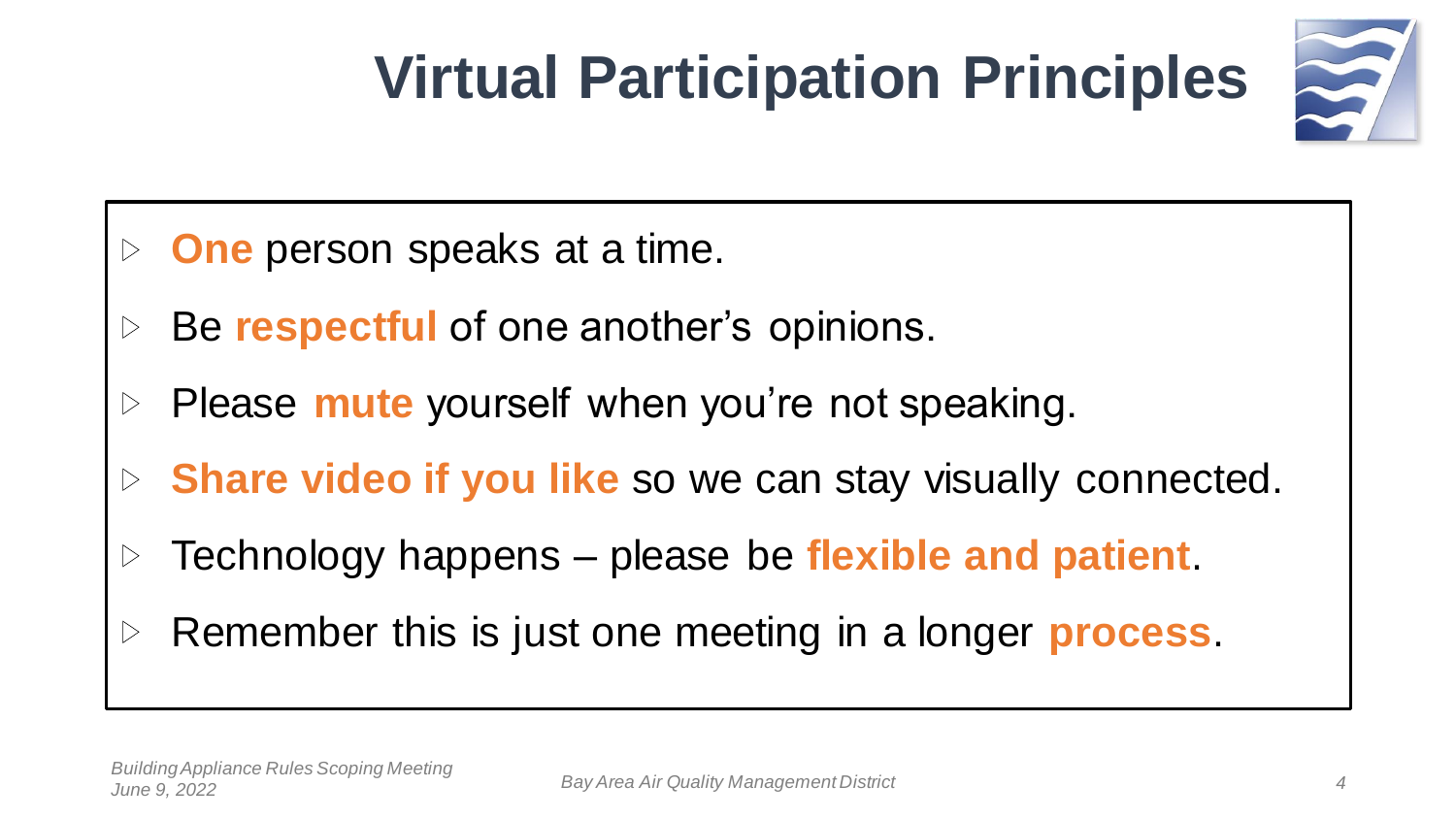





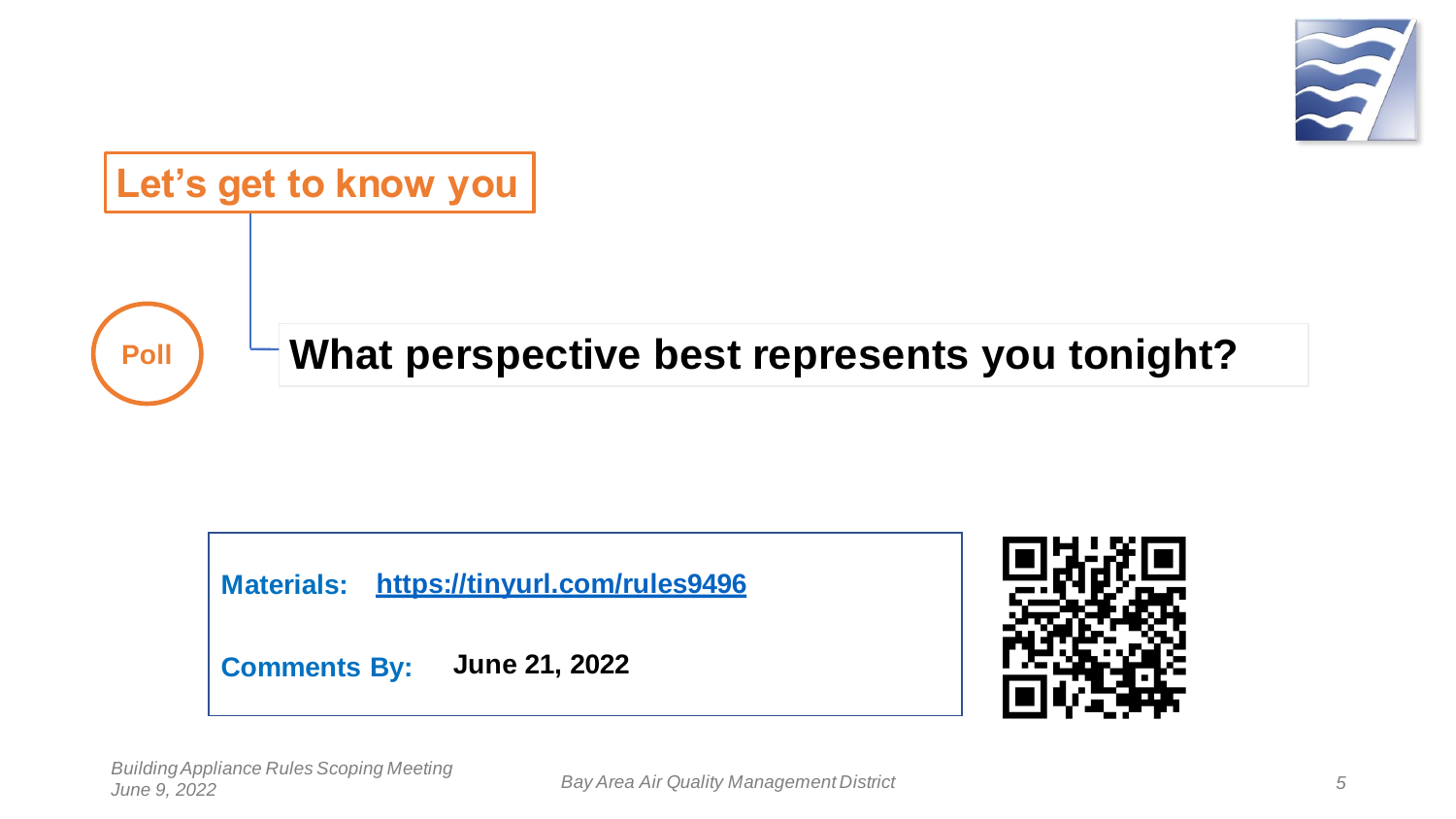





**Comments and Questions**

**Closing and Next Steps**

**3**

**4**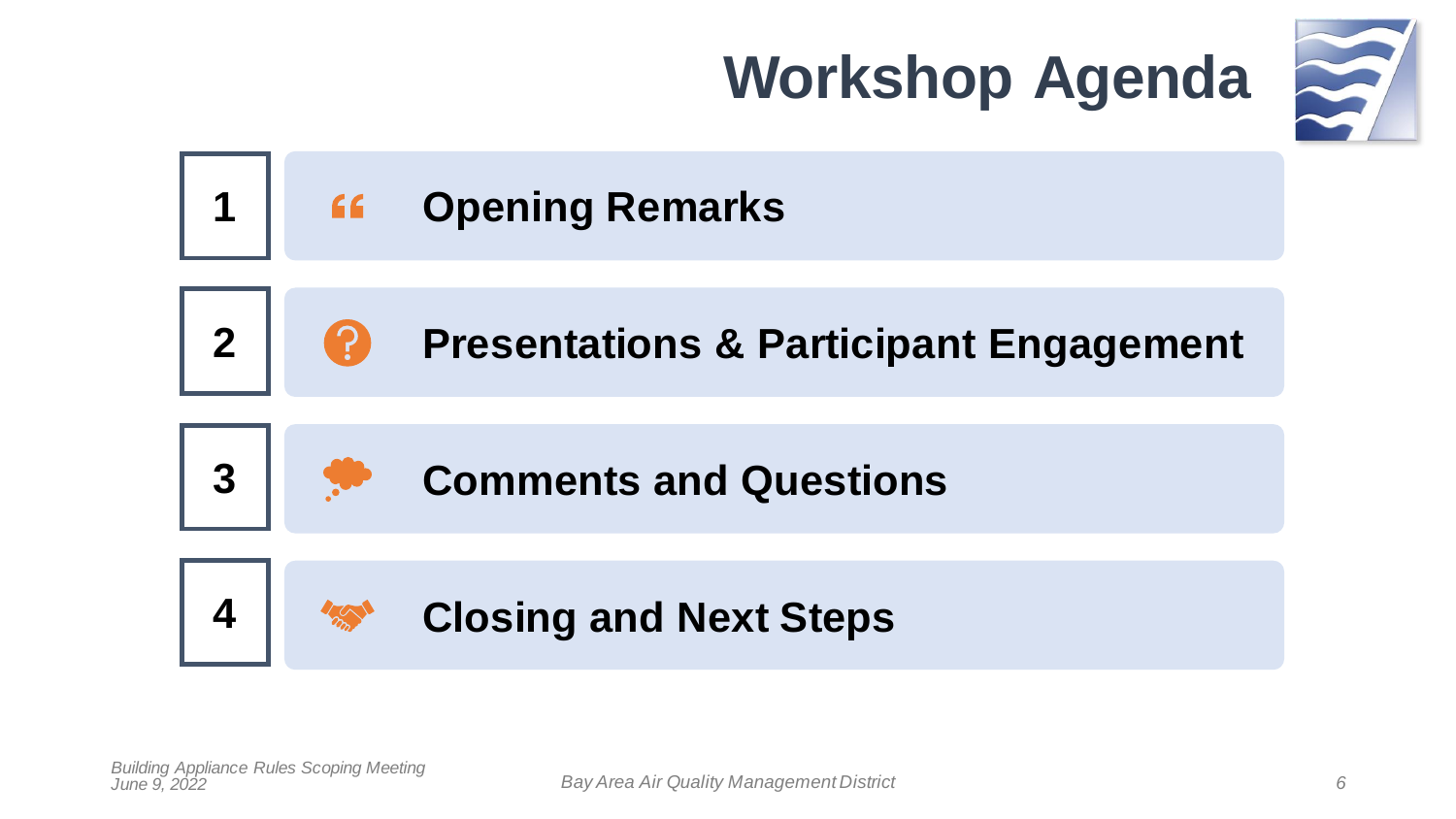

*7*

## **Welcome and Opening Remarks**



### **Victor Douglas** Manager, Rule Development Bay Area Air Quality Management District

*Building Appliance Rules Scoping Meeting June 9, 2022*

*Area Air Quality Management District*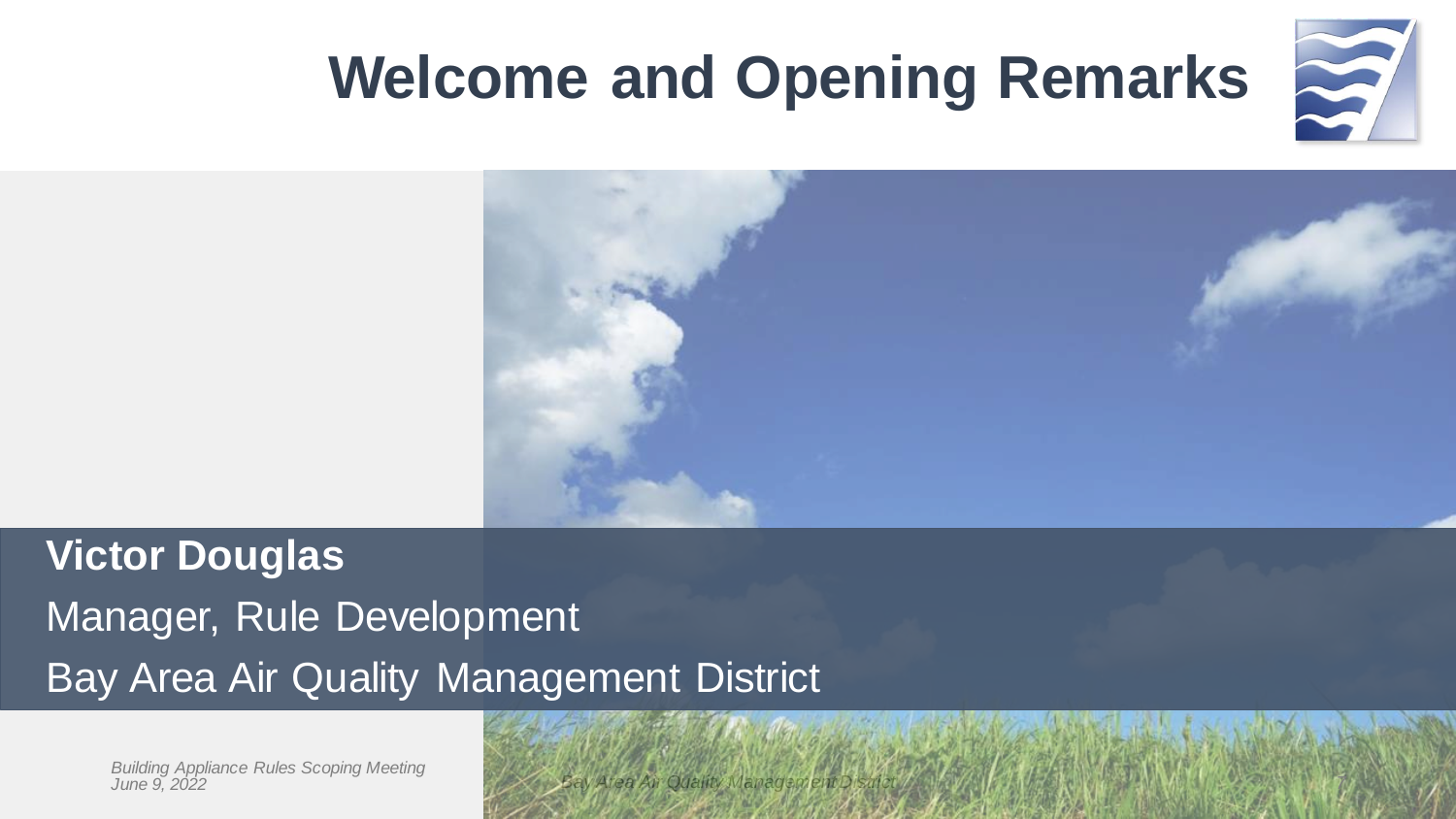



### **1 Background on this Effort**

- **2 Draft Changes to Rule 9-4 (Space Heating)**
- **3 Draft Changes to Rule 9-6 (Water Heating)**
- **4 Contents of CEQA Initial Study**

### **5 Considerations for EIR**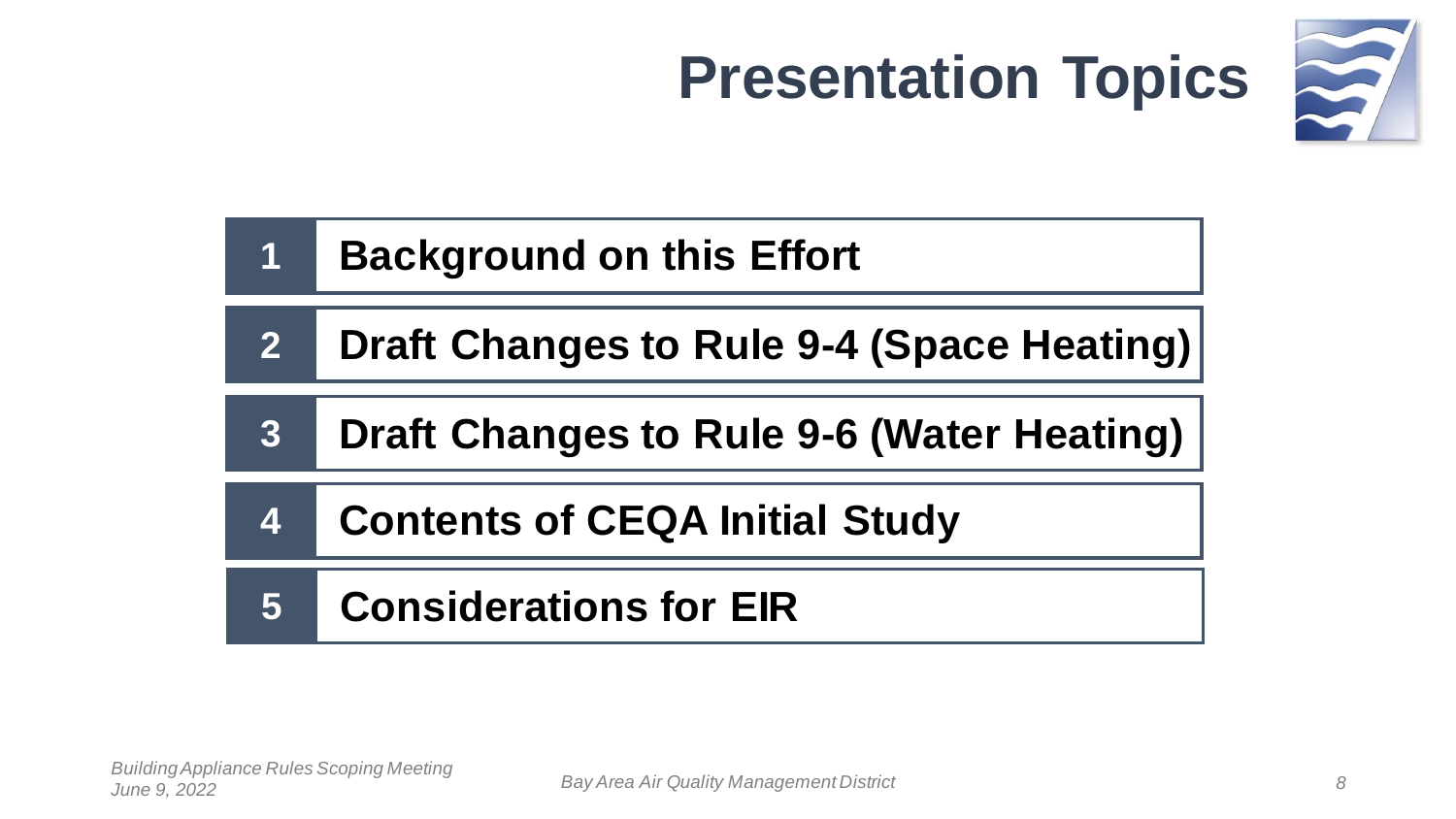# **Background: Rules for Amendment**



- To address Oxides of Nitrogen (NOx) emissions associated with buildings, amend:
	- Regulation 9, Rule 4 (Rule 9-4): Nitrogen Oxides from Fan Type Residential Central Furnaces
	- Regulation 9, Rule 6 (Rule 9-6): Nitrogen Oxides from Natural Gas-Fired Boilers and Water Heaters
- Separate, future effort for Regulation 9, Rule 7 (Rule 9-7): NOx from Boilers, Steam Generators, and Process Heaters
	- Different emissions sources
	- Different stakeholders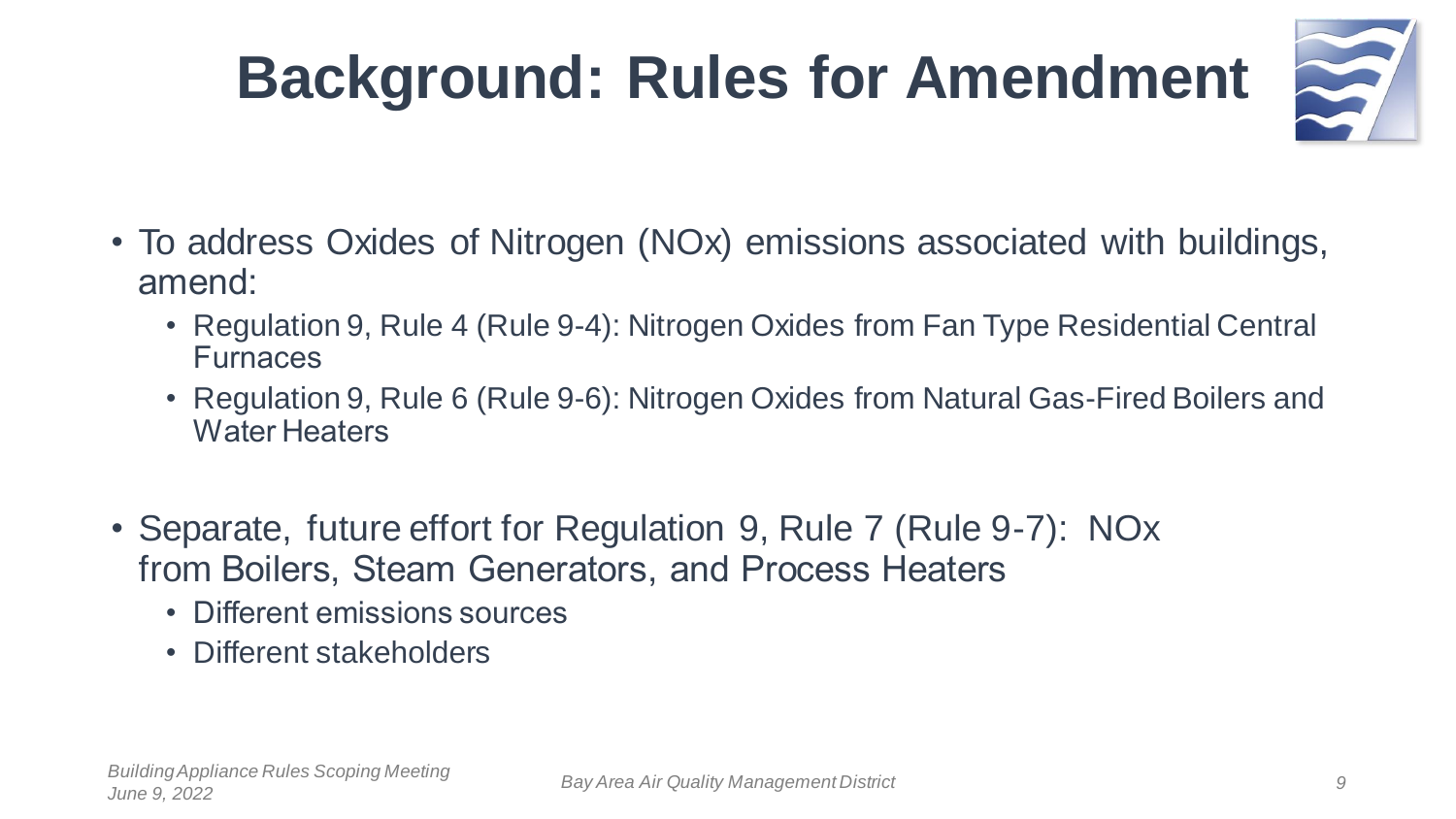

# **Background: Emissions**



*Building Appliance Rules Scoping Meeting June 9, 2022*

*Bay Area Air Quality Management District*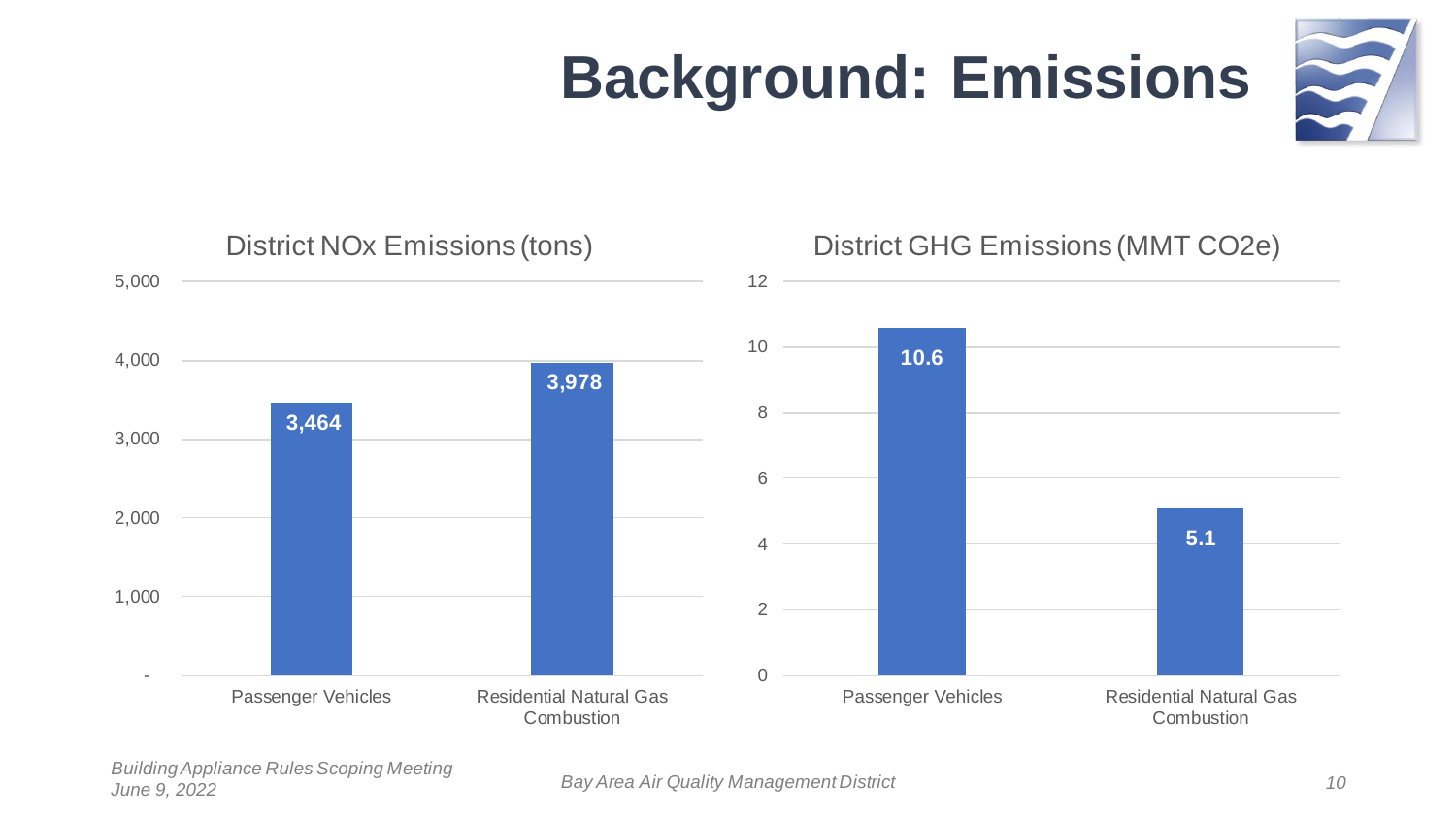# **Background: Emissions**





District Residential Natural Gas Combustion GHG Emissions

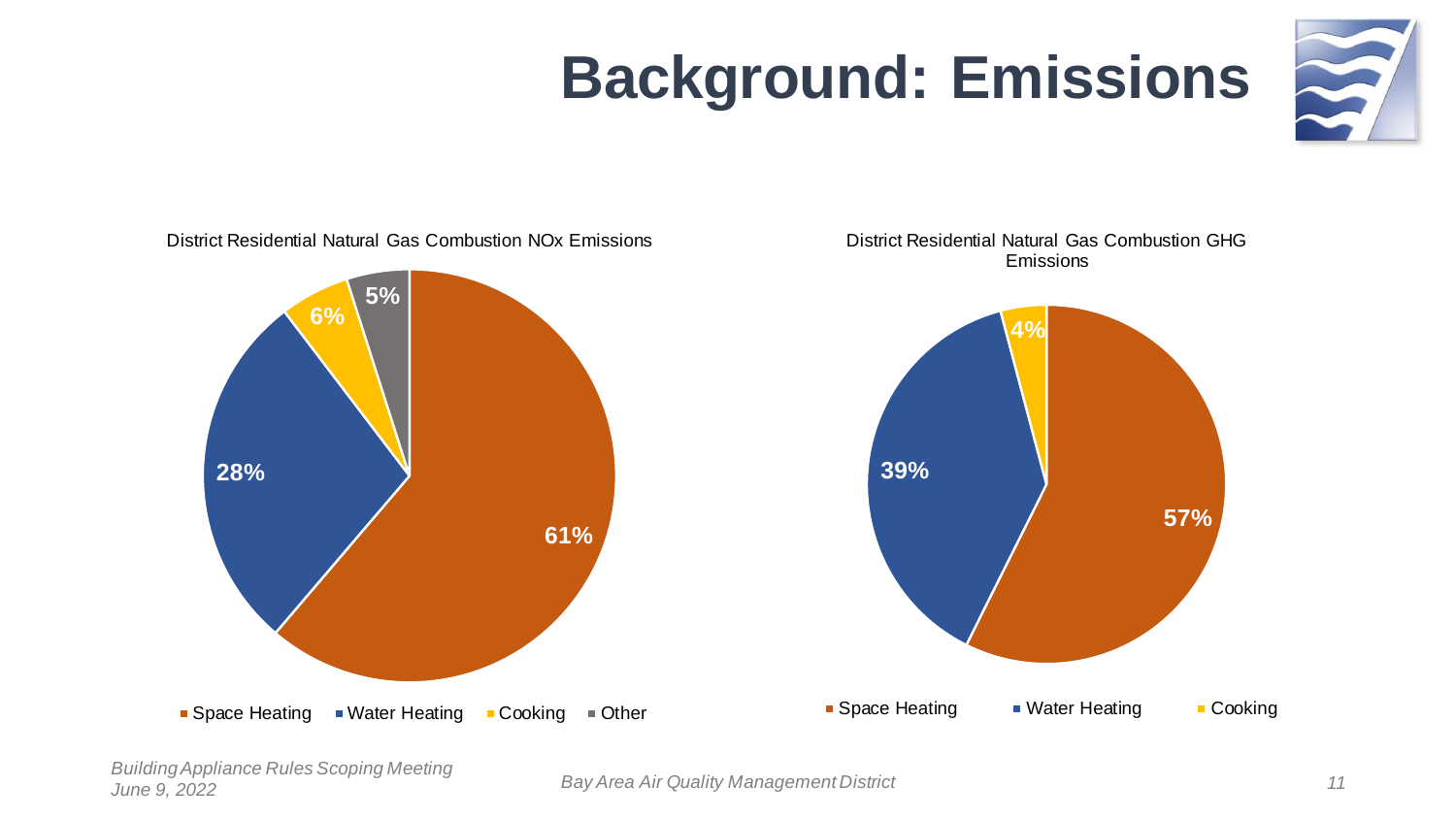## **Overview of Current Rules**



#### **Regulation 9, Rule 4: Natural Gas Fired Furnaces (Rule 9-4)**

- Residential central fan type furnaces
- NOx emissions standard of 40 ng/J

#### **Regulation 9, Rule 6: Natural Gas Fired Boilers and Water Heaters (Rule 9-6)**

- Natural gas-fired boilers and water heaters under 2 million BTU/hr
- NOx emissions standard from 10-14 ng/J dependent on size and usage
- Higher emissions standard for mobile homes (40 ng/J)

**Both rules structured by point of sale – equipment cannot be installed that is manufactured after the compliance date**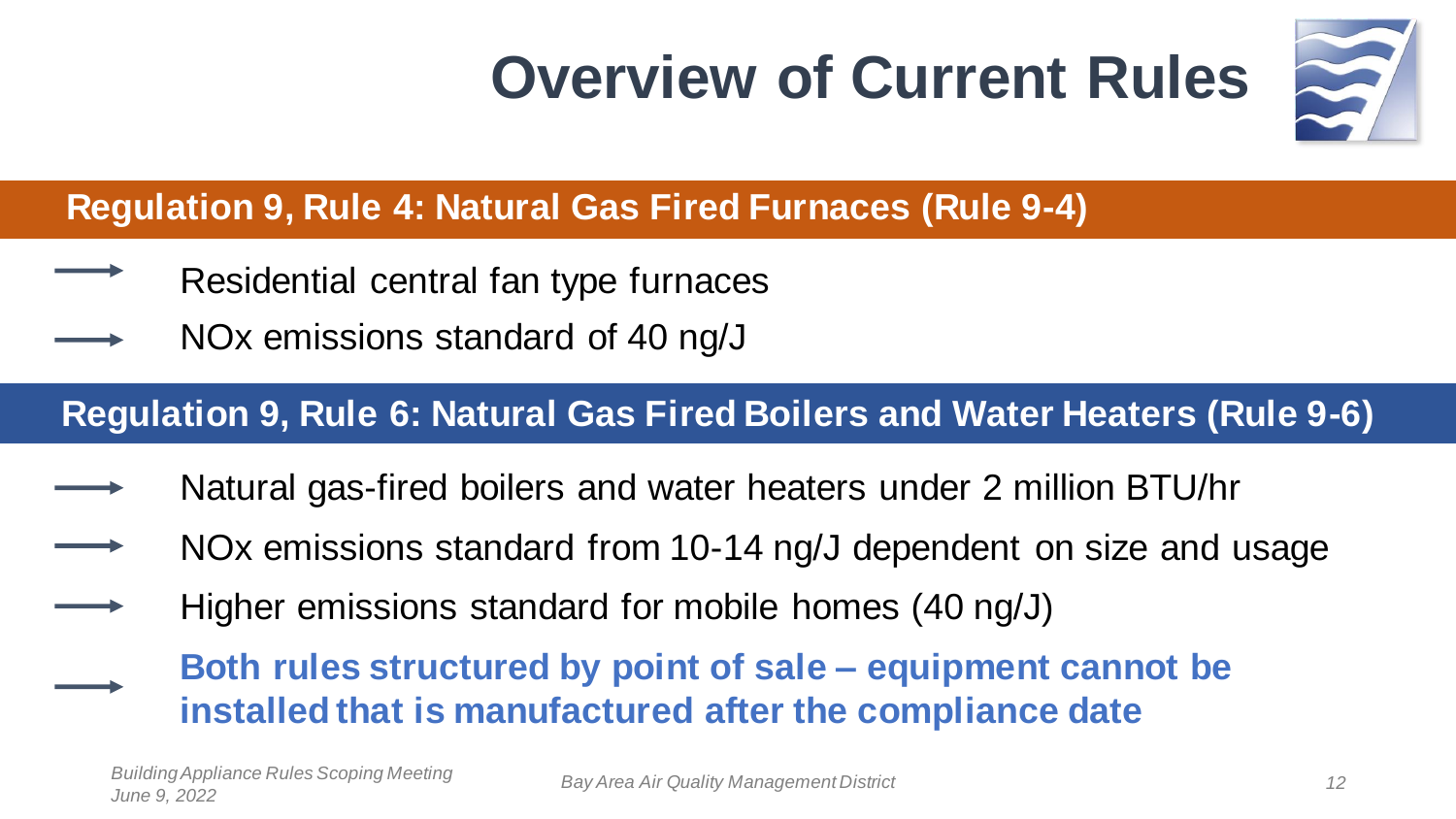

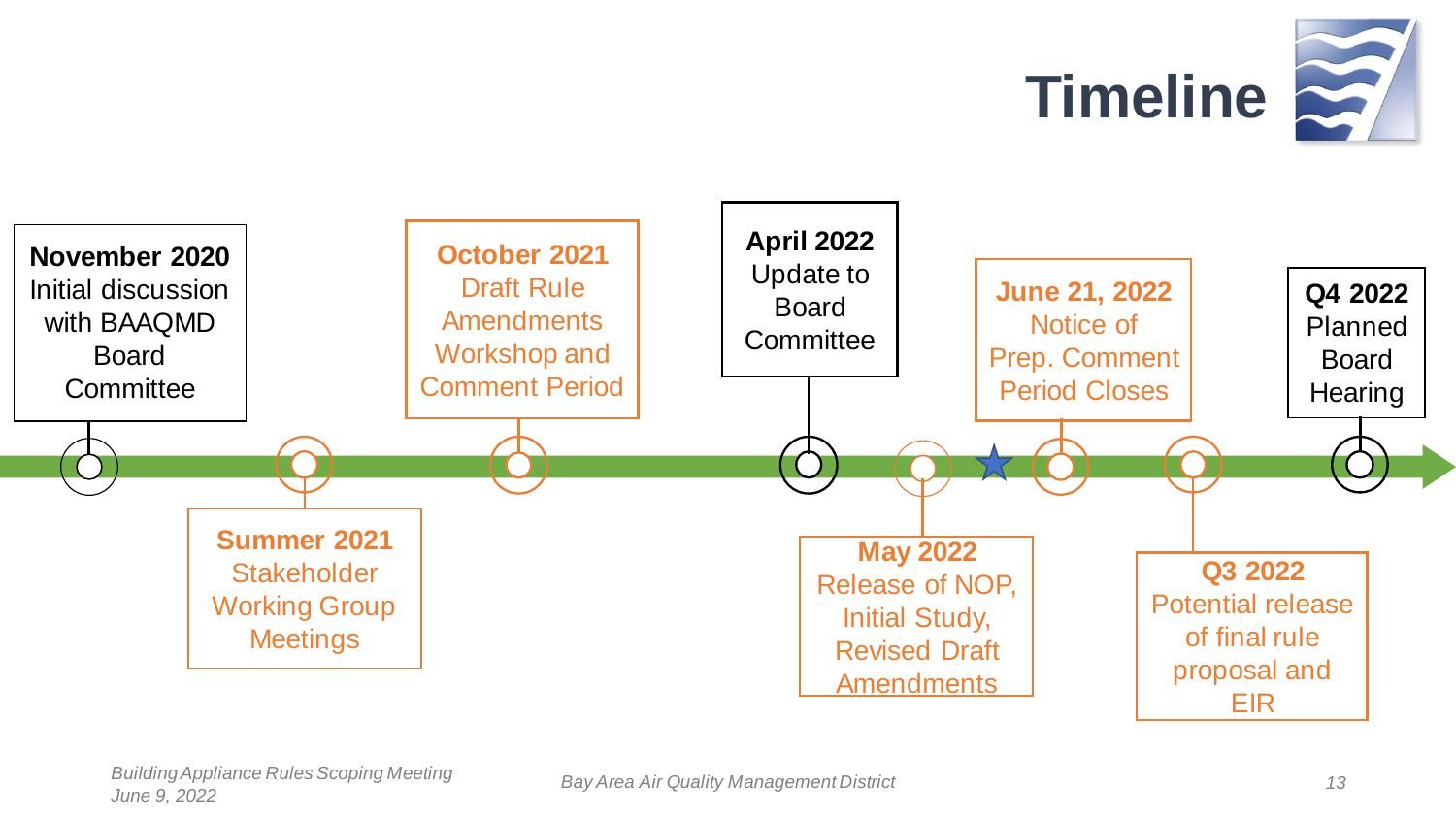

#### **DESCRIPTION**

Remove specification of fan type residential central furnaces and note rule applicability to all natural gas-fired furnaces used in commercial and residential buildings **Section 2-1-201**

**Rule 9-4 Updates**

#### **DEFINITIONS**



Addition of definitions for BTU, Heat Input, Natural Gas, Nitrogen Oxides, Natural Gas-Fired Furnace, Natural Gas-Fired Fan Type Central Furnace

#### **Section 2-1-202 - 208**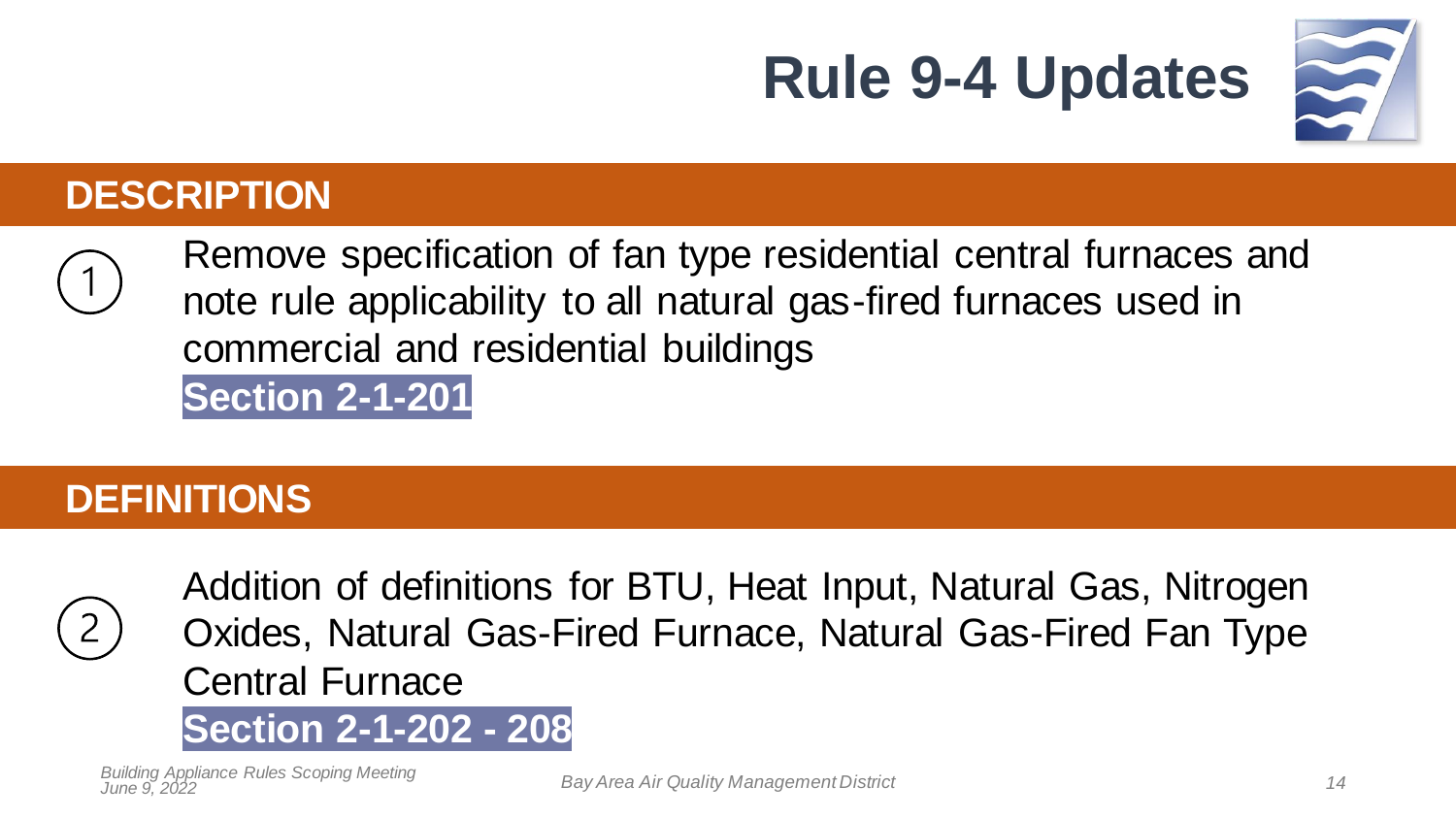

#### **STANDARDS**

- Reframe 40 ng/J standard for residential fan type central furnaces  $\left(3\right)$ **Section 9-4-301.1**
- Introduce 14 ng/J standard for residential fan type central furnaces  $\overline{4}$ applicable on July 1, 2023 **Section 9-4-301.2**
- $5^{\circ}$

Introduce zero NOx standard for all residential and commercial natural gas fired furnaces applicable on January 1, 2029. This includes non-central furnaces but does not apply to mobile homes **Section 9-4-301.3**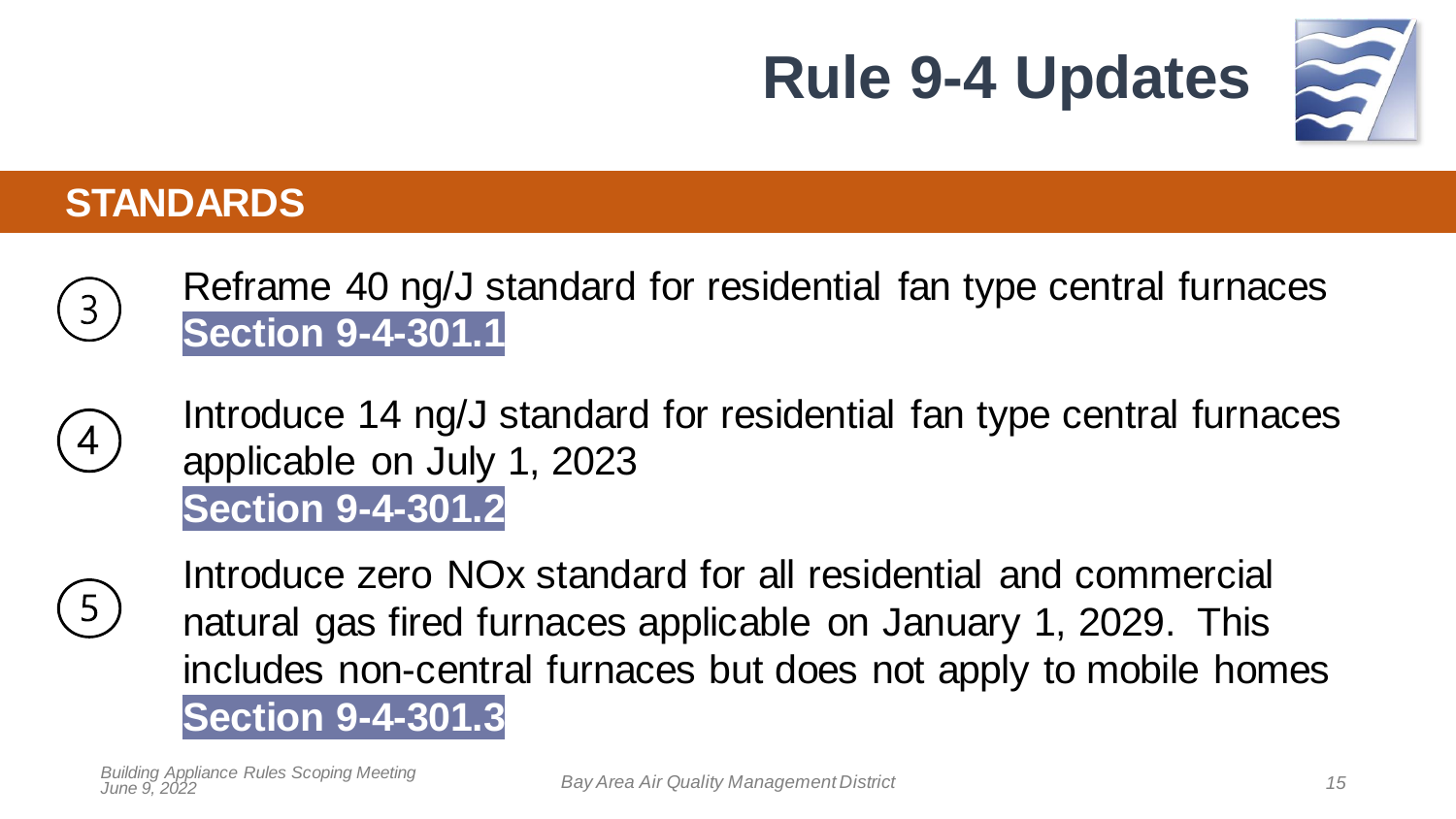



#### **ADMINISTRATIVE REQUIREMENTS**

Clarifications to certification requirements and calculation methods; 6 Inclusion of Manual of Procedures and EPA test methods **Sections 9-4-401 and 9-4-600**



Addition of acceptance of South Coast Rule 1111 certification for units under 9-4-301.2 as a valid compliance statement **Section 9-4-402**



Introduction of Interim Report for District Staff to report on accessibility factors two years prior to implementation of zero NOx standard to ensure equitable outcomes

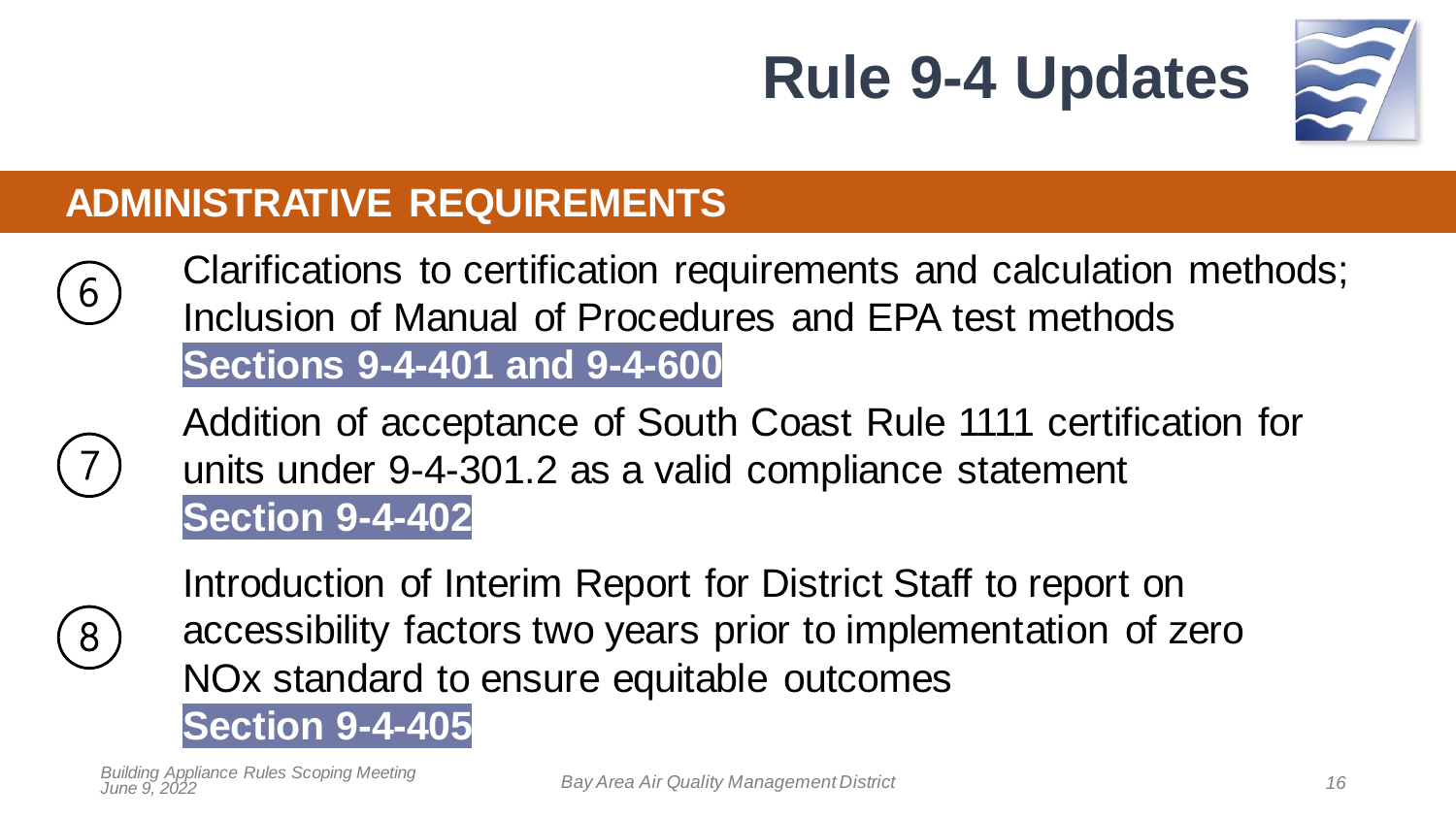

#### **STANDARDS**

Introduction of zero NOx standard for boilers with a heat input capacity less than 75,000 BTU/hr, applicable on January 1, 2027 **Section 9-6-301.5**

**Rule 9-6 Updates**



Introduction of zero NOx standard for boilers with a heat input capacity of between 75,000 BTU/hr and 2 million BTU/hr, applicable on January 1, 2031 **Section 9-6-303.5**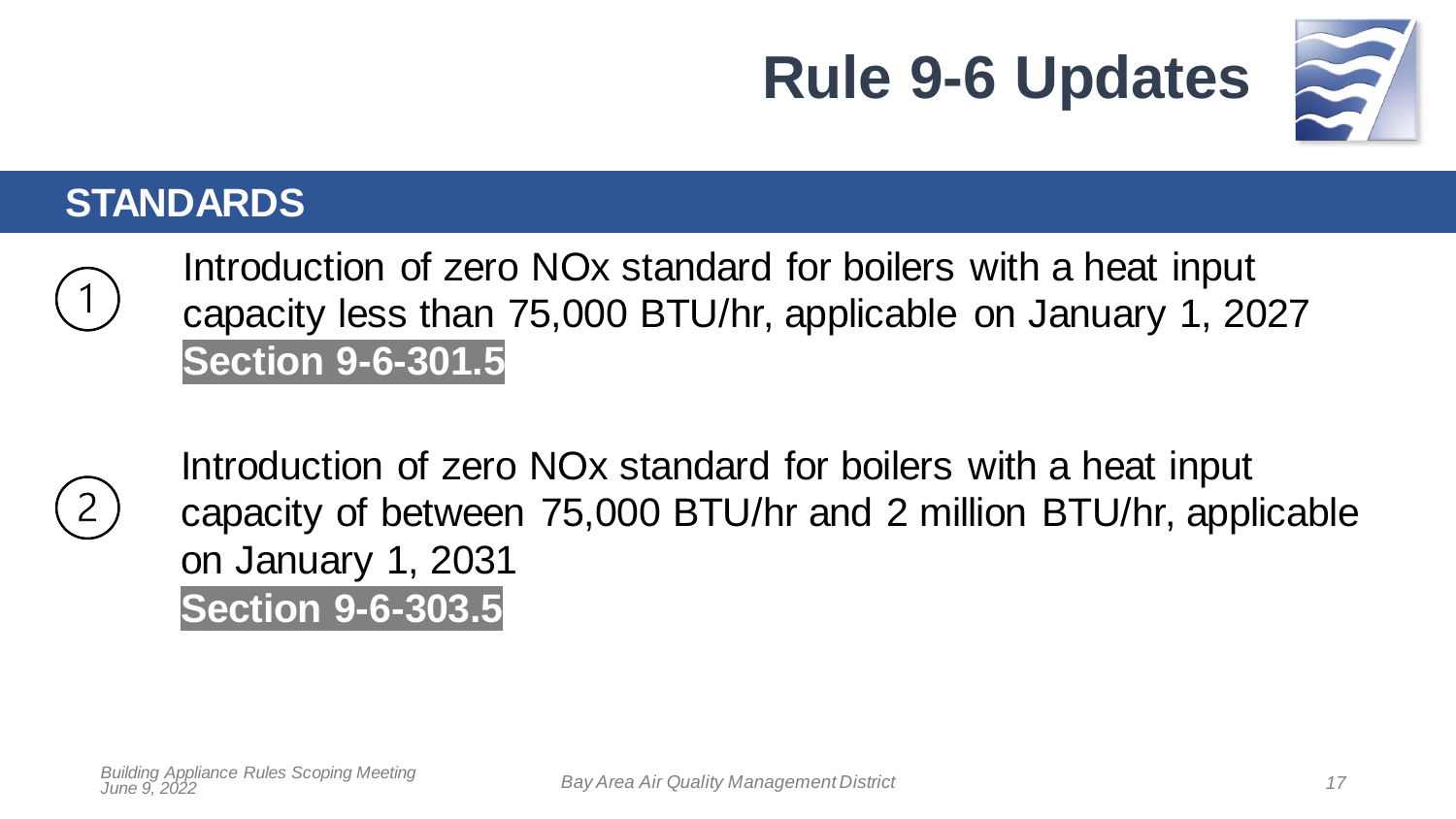

#### **CERTIFICATION**



Clarification of certification section including distinguishing geographical boundaries of the District vs. Air Pollution Control Officers actions and use of South Coast determinations for demonstration of compliance **Section 9-6-402**

**Rule 9-6 Updates**

#### **ADMINISTRATIVE REQUIREMENTS**



Introduction of Interim Report for District Staff to report on accessibility factors two years prior to implementation of zero NOx standard to ensure equitable outcomes

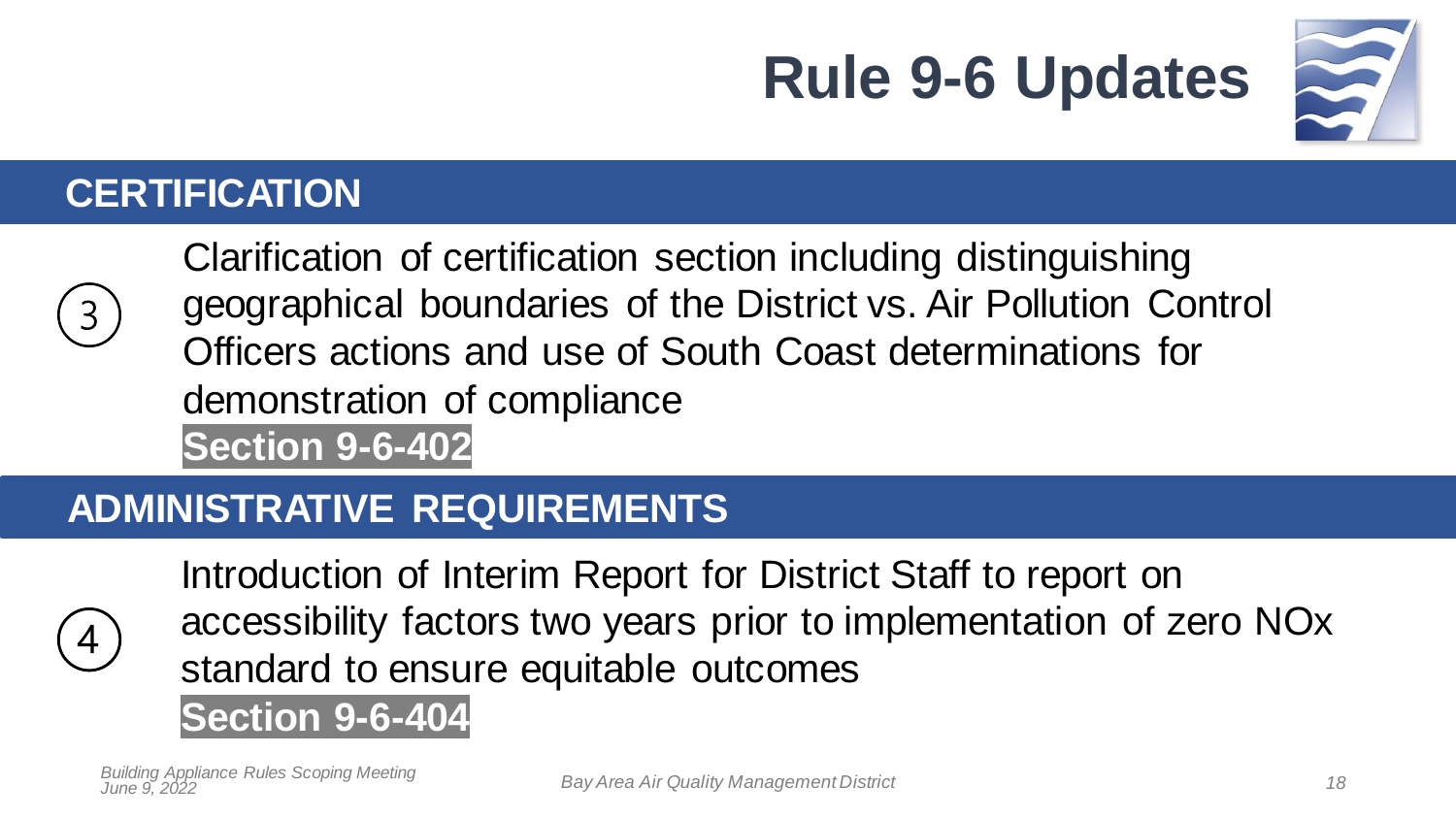# **Interim Report**



- Introduction of requirement for both rules for interim report to come back to the Board of Directors no later than two years prior to the compliance date
	- Technology options currently (and projected to be) available
	- Market availability of such technology
	- Projected costs of purchase and installation
	- Incentive programs available to reduce costs
- Process will include stakeholder implementation working group with intended first meeting in early 2023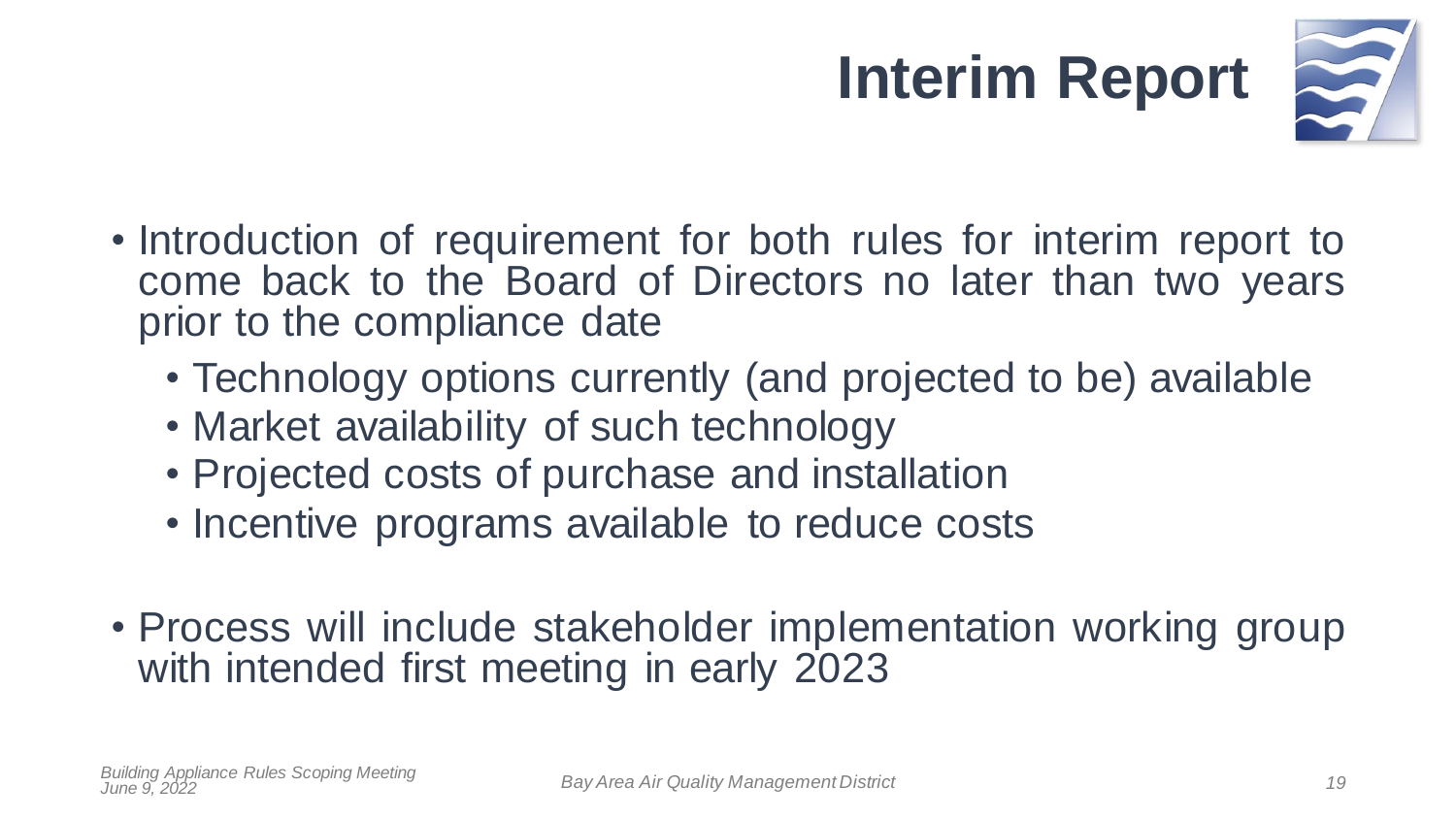

## **Clarifying Questions**

#### Regarding specifics of rule updates and applicability

**Materials: <https://tinyurl.com/rules9496>**

**Comments By: June 21, 2022**

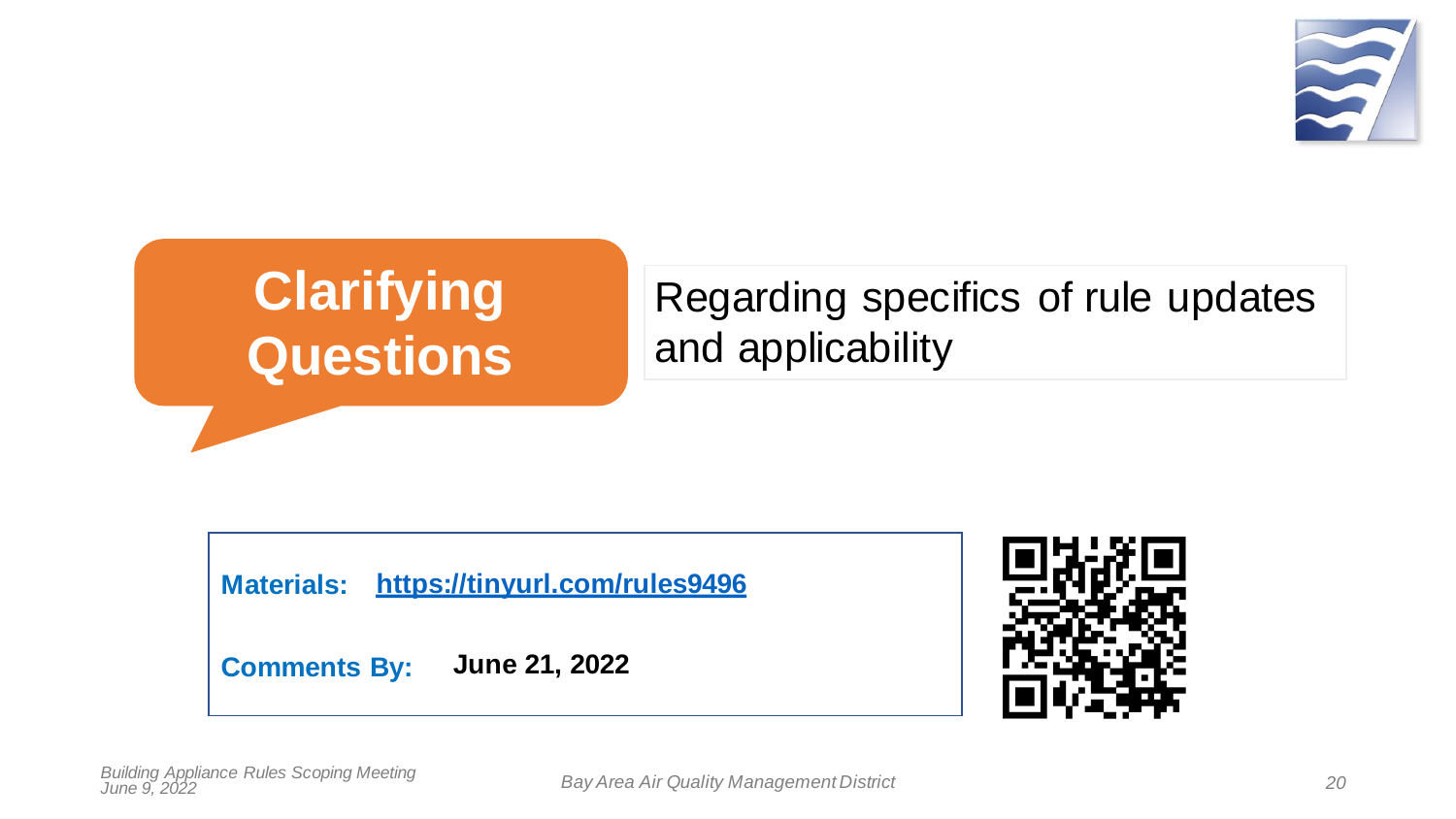## **CEQA Process**



Notice of Preparation and Initial Study

• Inform public of intended contents of EIR

• Allow for comments to be considered in EIR development

Draft **Environmental** Impact Report

• Additional opportunity for public review and comment

Final **Environmental** Impact Report

• To be adopted by Board of Directors with rule amendments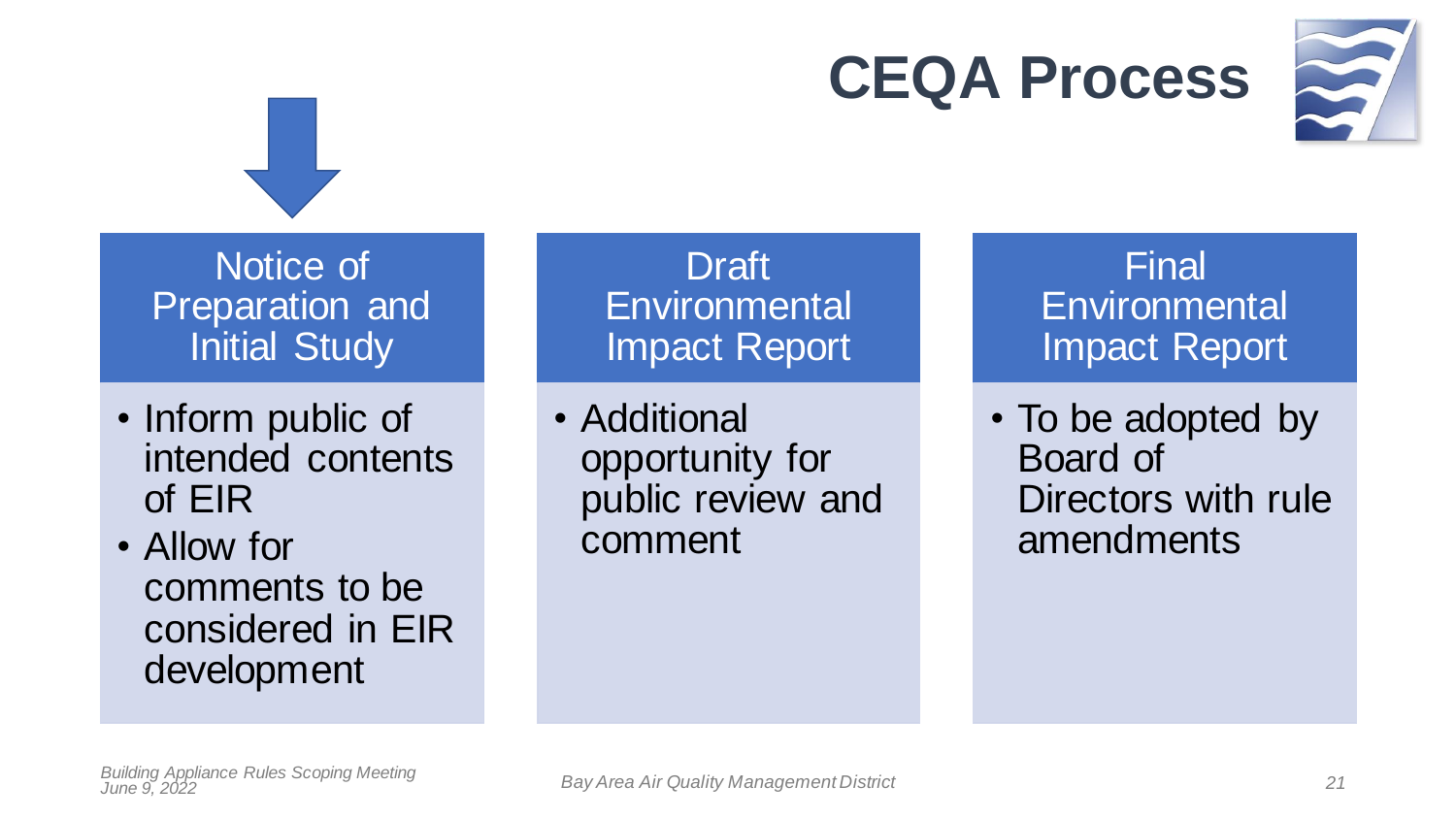

# **CEQA Impact Areas**

| <b>Aesthetics</b>                                            | <b>Energy</b>                                    | Land<br><b>Use/Planning</b>        | <b>Public Services</b> | <b>Wildfire</b>                                     |
|--------------------------------------------------------------|--------------------------------------------------|------------------------------------|------------------------|-----------------------------------------------------|
| <b>Agricultural and</b><br><b>Forest</b><br><b>Resources</b> | <b>Geology/Soils</b>                             | <b>Mineral</b><br><b>Resources</b> | <b>Recreation</b>      | <b>Air Quality</b>                                  |
| <b>Biological</b><br><b>Resources</b>                        | Hazards/<br><b>Hazardous</b><br><b>Materials</b> | <b>Noise</b>                       | <b>Transportation</b>  | <b>Greenhouse</b><br><b>Gas</b><br><b>Emissions</b> |
|                                                              |                                                  |                                    |                        |                                                     |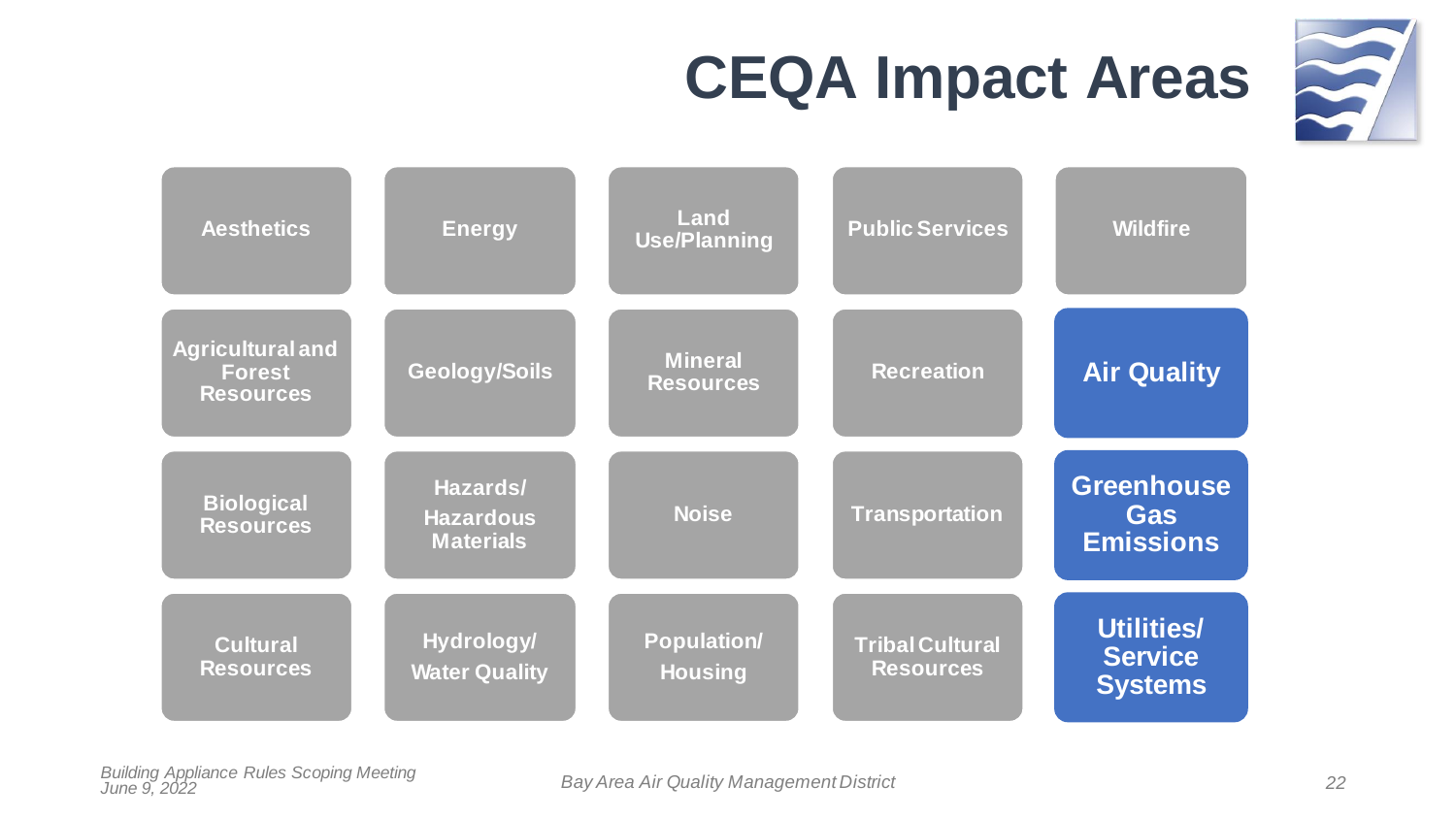



Potentially Significant Impact:

- Conflict with or obstruct implementation of the applicable air quality plan
- Result in a cumulatively considerable net increase of any criteria pollutant for which the project region is non-attainment under an applicable federal or state ambient air quality standard
- Expose sensitive receptors to substantial pollutant concentrations

### EIR Considerations:

- Conducting additional modeling for potential fuelswitching emissions impacts
- Emissions reductions are also expected, EIR will fully examine all data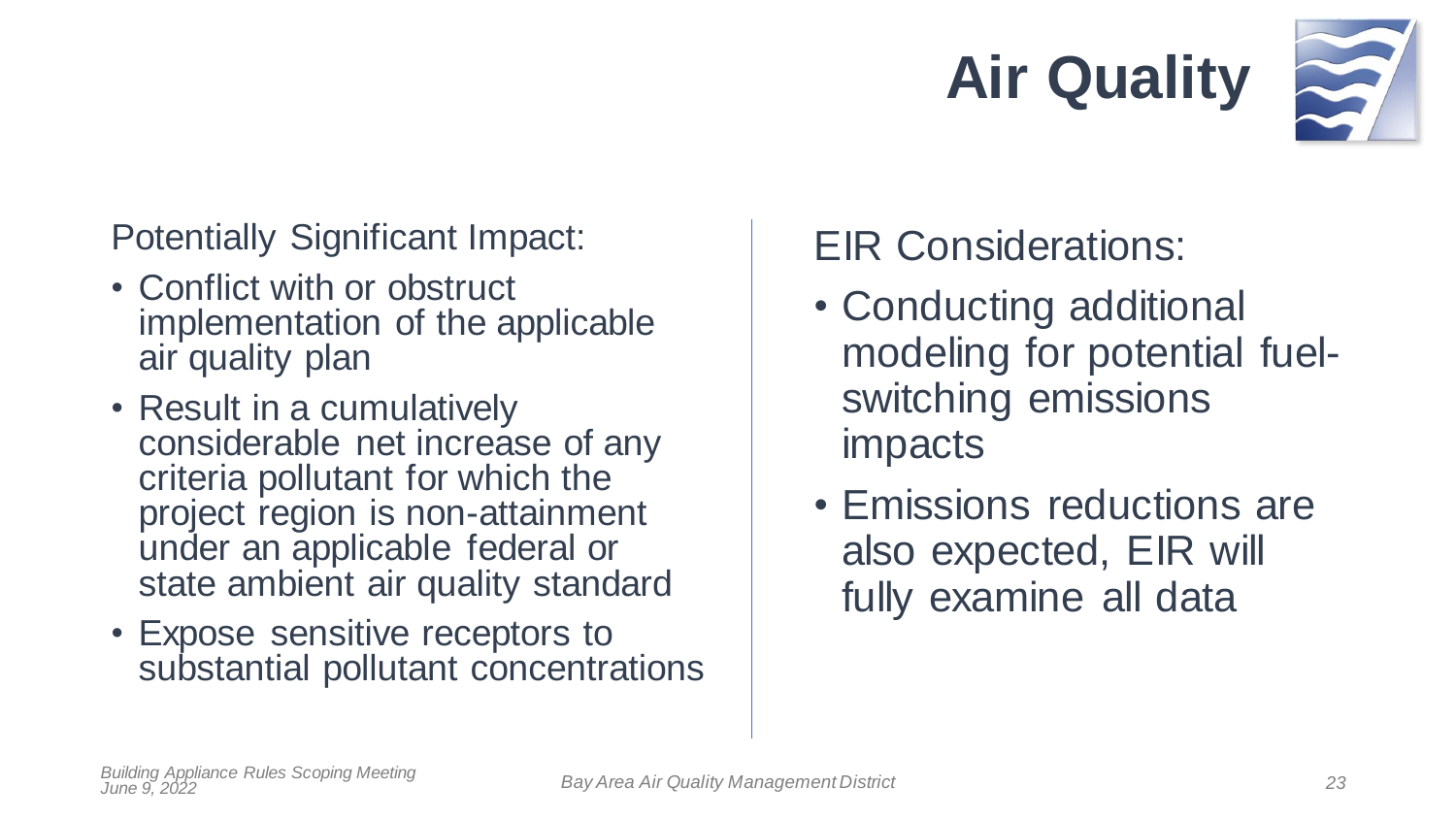# **Greenhouse Gas Emissions**



#### Potentially Significant Impact:

- Generate greenhouse emissions, directly or indirectly, that may have a significant impact on the environment
- Conflict with an applicable plan, policy or regulation adopted for the purpose of reducing the emissions of greenhouse gases

### EIR Considerations:

- Currently conducting additional modeling for potential fuel-switching emissions impacts
- Emissions reductions are also expected, EIR will fully examine all data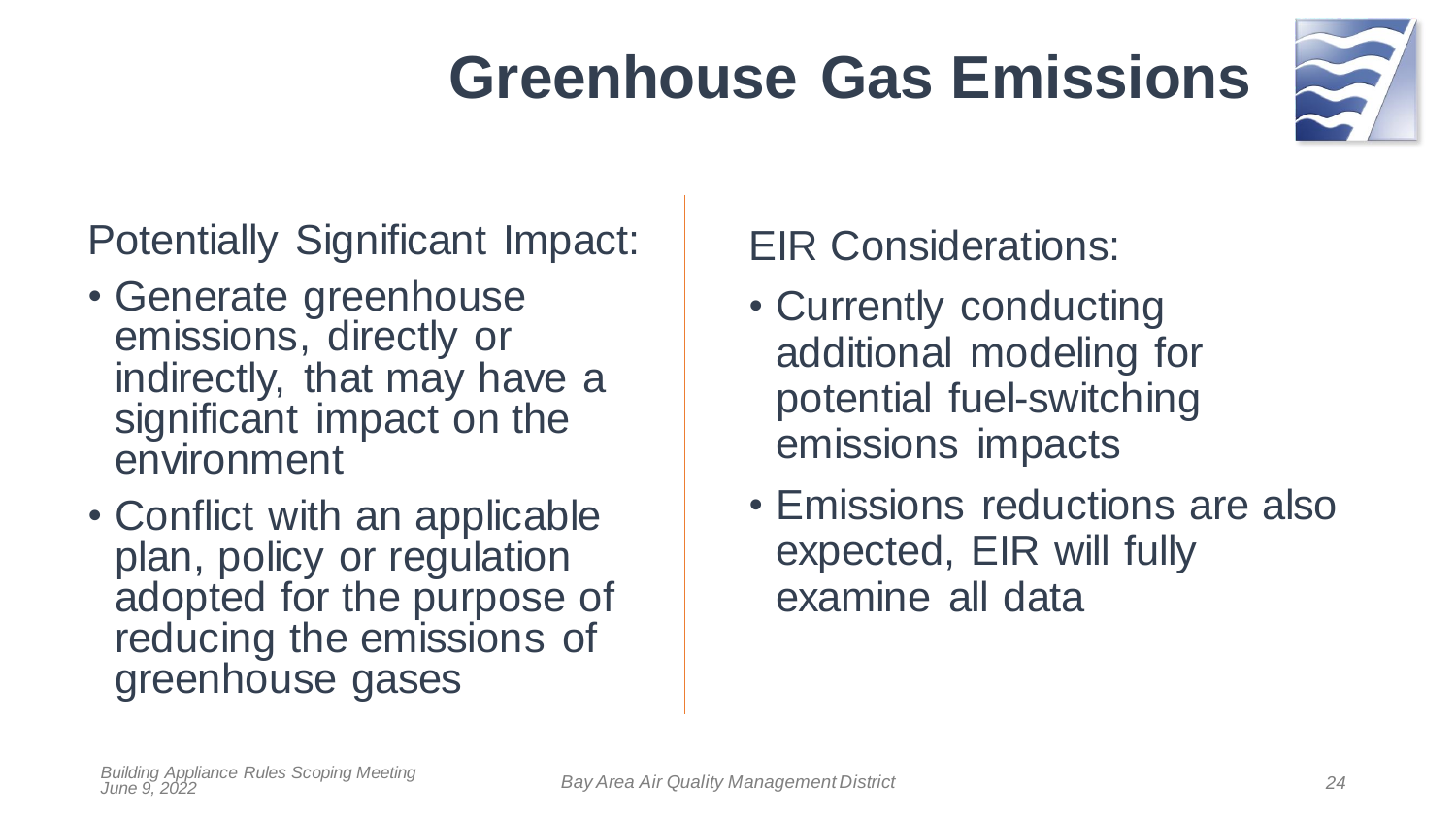# **Utilities/Service Systems**



Potentially Significant Impact:

• Require or result in the relocation or construction of construction of new or expanded water, wastewater treatment or stormwater drainage, **electric power, natural gas**, or telecommunication facilities, the construction or relocation of which could cause significant environmental effects

### EIR Considerations:

- Zero NOx appliances may require increased amounts of electricity to operate
	- Need for additional electricity production and/or additional electrical grid capacity if Project demands exceed existing and planned supply will be evaluated in the EIR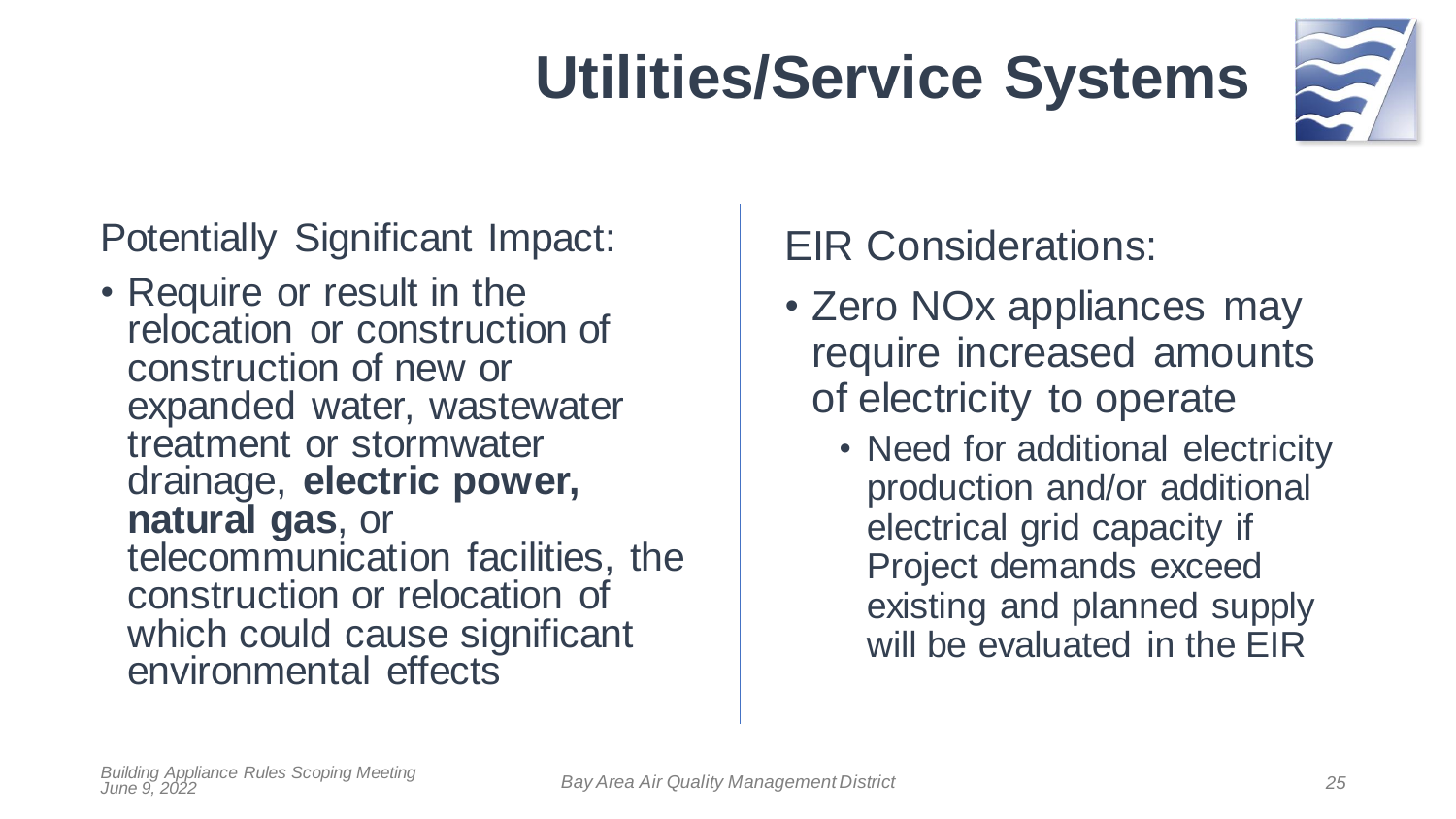

| <b>OPPORTUNITIES</b><br>and released for public comment in Fall 2022<br><b>FOR FEEDBACK</b><br>$\rightarrow$ DEIR release to be accompanied by additional<br>emissions, cost and other data<br>$\rightarrow$ Amendments intended to be brought for board<br>adoption in Q4 2022 |  | $\rightarrow$ Comments due by June 21, 2022<br>→ Draft Environmental Impact Report to be prepared |
|---------------------------------------------------------------------------------------------------------------------------------------------------------------------------------------------------------------------------------------------------------------------------------|--|---------------------------------------------------------------------------------------------------|
|---------------------------------------------------------------------------------------------------------------------------------------------------------------------------------------------------------------------------------------------------------------------------------|--|---------------------------------------------------------------------------------------------------|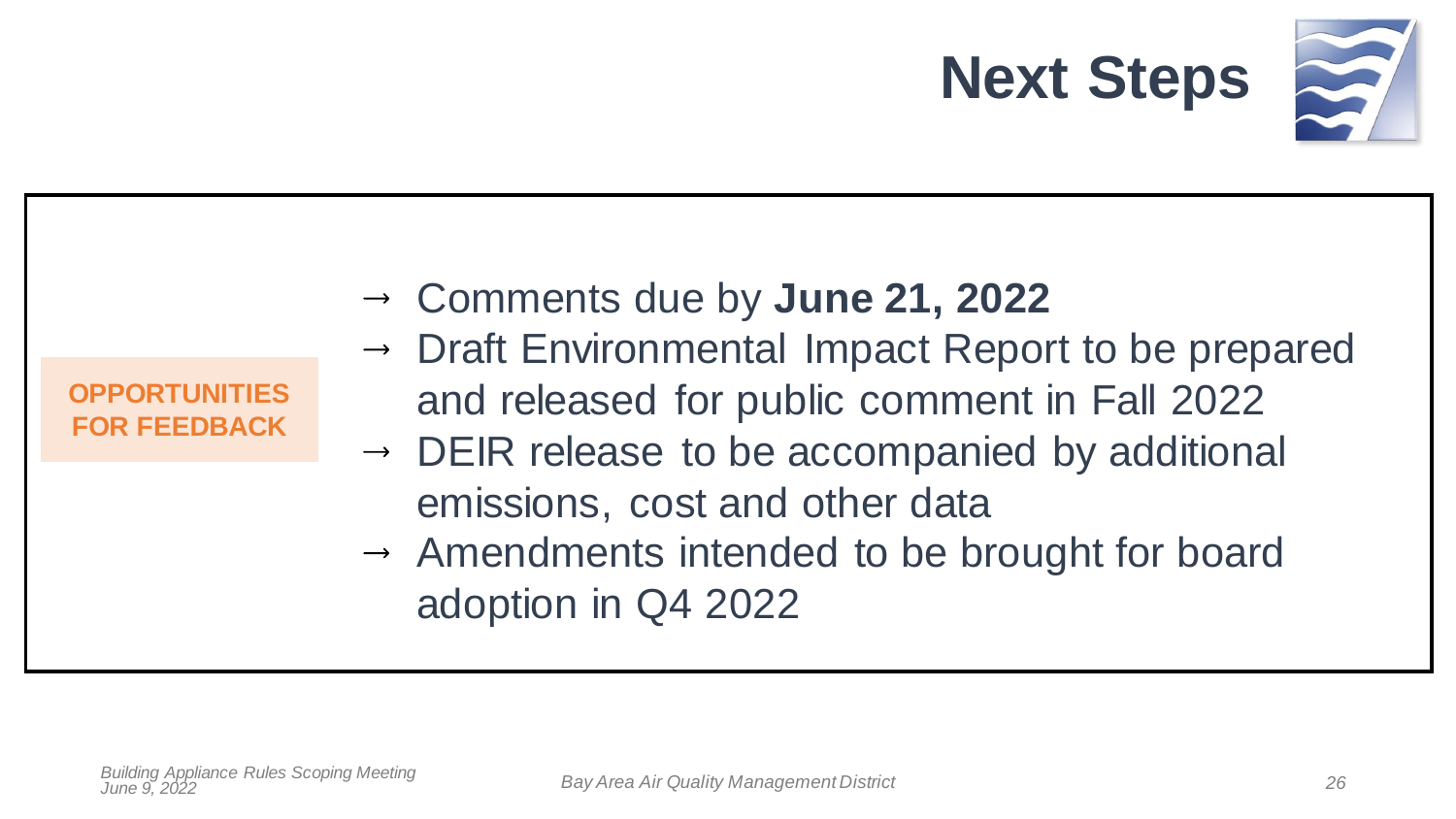# **Workshop Evaluation**

#### **WORKSHOP EVALUATION**

**Help us improve our workshops and rule development process by completing this short survey in the link below.**

### <https://tinyurl.com/ruleseval>

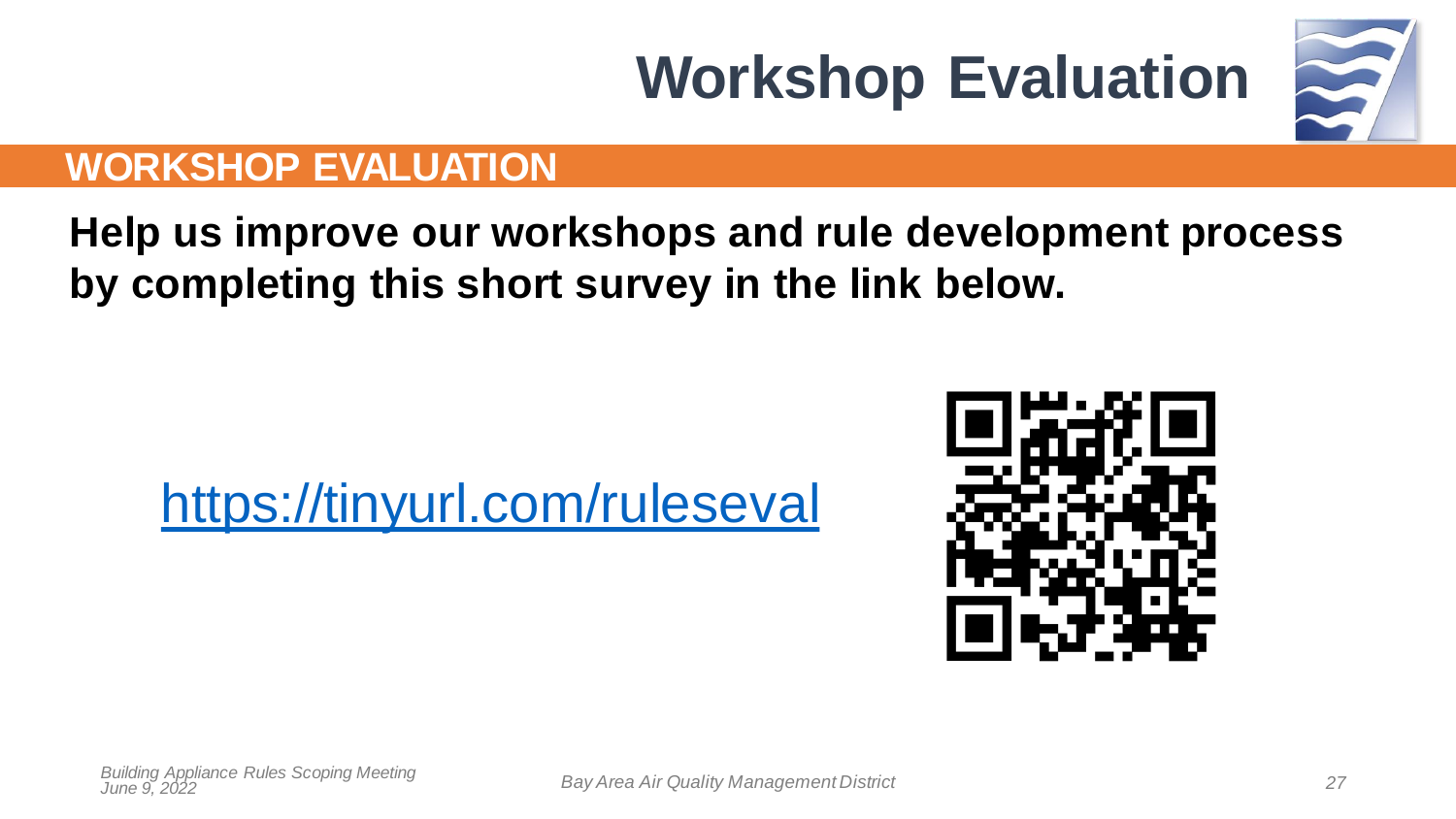## **Public Comment Session**



 $\blacktriangleright$  Please mute yourself when you're not speaking

Please raise your hand if you wish to speak and wait for the facilitator to let you know when you can unmute yourself & speak

### The Zoom Chat is also available for comments & questions



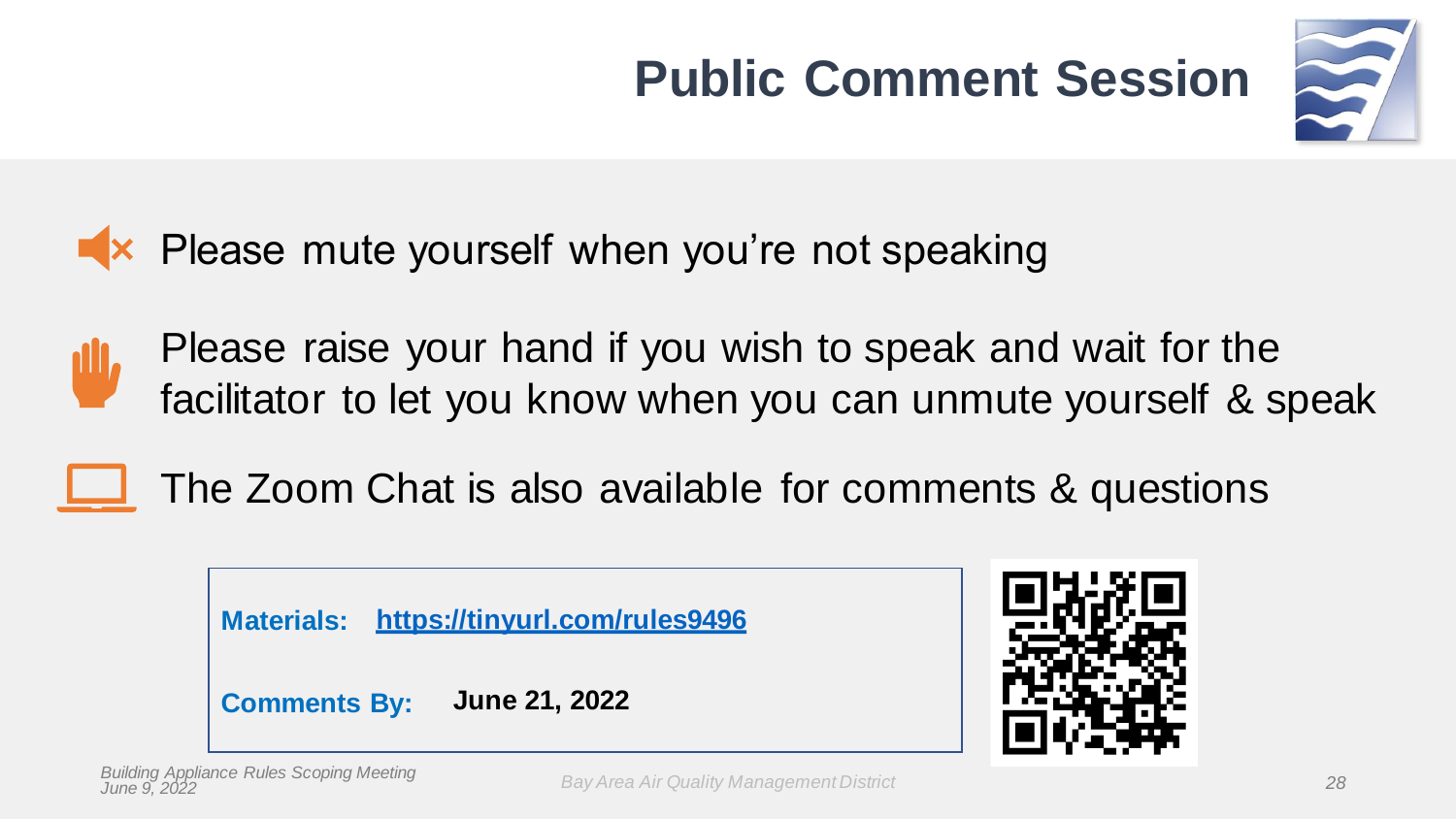



-Do you have questions or clarifications on the CEQA Process?

-Additional considerations for impacts to be included in Environmental Impact Report?

**Materials: <https://tinyurl.com/rules9496>**

**Comments By: June 21, 2022**